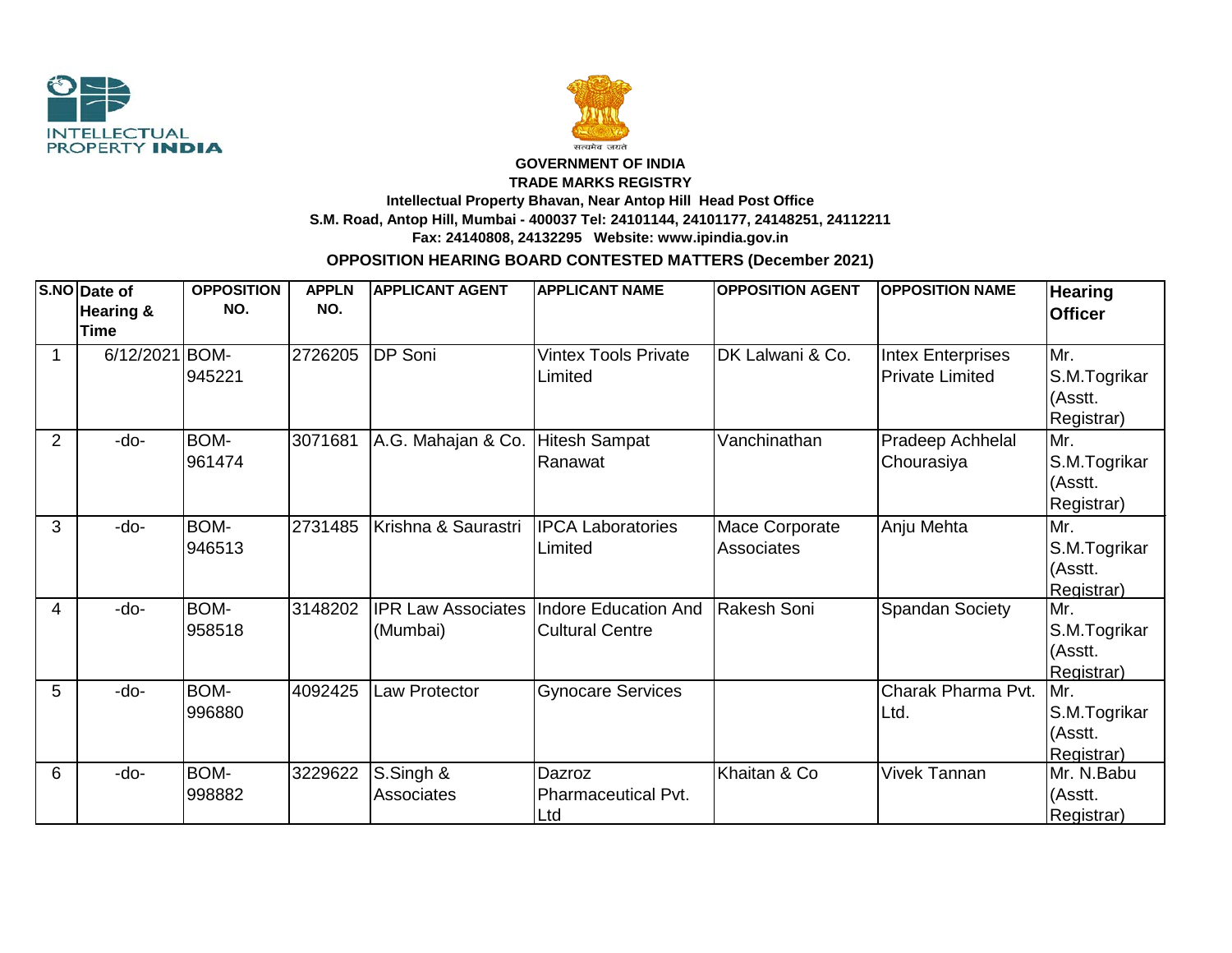| 7  | -do-                   | BOM-<br>985205 | 3274409 | (Mumbai)                           | IPR Law Associates   Hira Roller & Flour Mill Nikhil Pruthi<br>Pvt. Ltd. |                                        | <b>KNG Agro Food</b><br>Pvt.Ltd.                 | Mr. N.Babu<br>(Asstt.<br>Registrar) |
|----|------------------------|----------------|---------|------------------------------------|--------------------------------------------------------------------------|----------------------------------------|--------------------------------------------------|-------------------------------------|
| 8  | -do-                   | BOM-<br>933068 | 3586483 | Premkumar<br>Gopalani              | Sameer Deodatta<br>Sawwalakhe                                            |                                        | Aristo<br>Pharmaceuticals Pvt. (Asstt.<br>Ltd.   | Mr. N.Babu<br>Registrar)            |
| 9  | -do-                   | BOM-<br>189012 | 833869  |                                    | Som Frangrance Pvt.<br>Ltd.                                              | Asian Patent Bureau Tejas Products     |                                                  | Mr. N.Babu<br>(Asstt.<br>Registrar) |
| 10 | 06/12/2021<br>11.00 AM | BOM-<br>756496 | 1612783 |                                    | Surya Paint Industries   Indian Trade Marks                              | Co.                                    | Surya Roshini Ltd.                               | Mr. N.Babu<br>(Asstt.<br>Registrar) |
| 11 | -do-                   | BOM-<br>753965 | 1615144 | Arjun T. Bhagat &<br>Co.           | Aditya Birla Retail<br>Limited                                           | <b>ALG India Law</b><br><b>Offices</b> | Meredith Corporation   Mr. N. Babu               | (Asstt.<br>Registrar)               |
| 12 | -do-                   | BOM-<br>739721 | 1613761 |                                    | M/S. Simron Food<br>Processors (P) Ltd.                                  | Lall & Sethi                           | <b>Atlantic Industries</b>                       | Mr. N.Babu<br>(Asstt.<br>Registrar) |
| 13 | -do-                   | BOM-<br>724012 | 1494795 | Aditya & Co.                       | <b>Perfect Marketing</b>                                                 | Ajay Sahni                             | Microtek<br>International Pvt. Ltd. (Asstt.      | Mr. N.Babu<br>Registrar)            |
| 14 | -do-                   | BOM-<br>761334 | 1614959 | J.P. Associates<br>Advocate        | <b>Maa International</b>                                                 | Lall Lahiri &<br>Salhotra              | <b>CCRAS</b>                                     | Mr. N.Babu<br>(Asstt.<br>Registrar) |
| 15 | -do-                   | BOM-<br>759860 | 1614570 | Hiral C. Joshi                     | Krazy Makers, Gagan<br>Agrawal                                           | <b>Anil Trade Mark</b><br>Service      | <b>Mother Consumable</b><br>Foods India (P) Ltd. | Mr. N.Babu<br>(Asstt.<br>Registrar) |
| 16 | -do-                   | BOM-<br>761170 | 1612930 | Savita Ramesh<br>Khanna            | Unitex Designs Ltd                                                       | Ashoka Trade<br>Marks Co.              | Uniproducts (India)<br>Ltd.                      | Mr. N.Babu<br>(Asstt.<br>Registrar) |
| 17 | -do-                   | BOM-<br>761235 |         | 1612855 Varikasery &<br>Varikasery | S.A. Cosmetics Ltd.                                                      | Grover & Associates Maja Cosmetics     |                                                  | Mr. N.Babu<br>(Asstt.<br>Registrar) |
| 18 | -do-                   | BOM-<br>784770 | 1871781 | Varikasery &<br>Varikasery         | <b>J.P. Steel Products</b>                                               | Loyal Registration<br><b>Services</b>  | Jayson Industries                                | Mr. N.Babu<br>(Asstt.<br>Registrar) |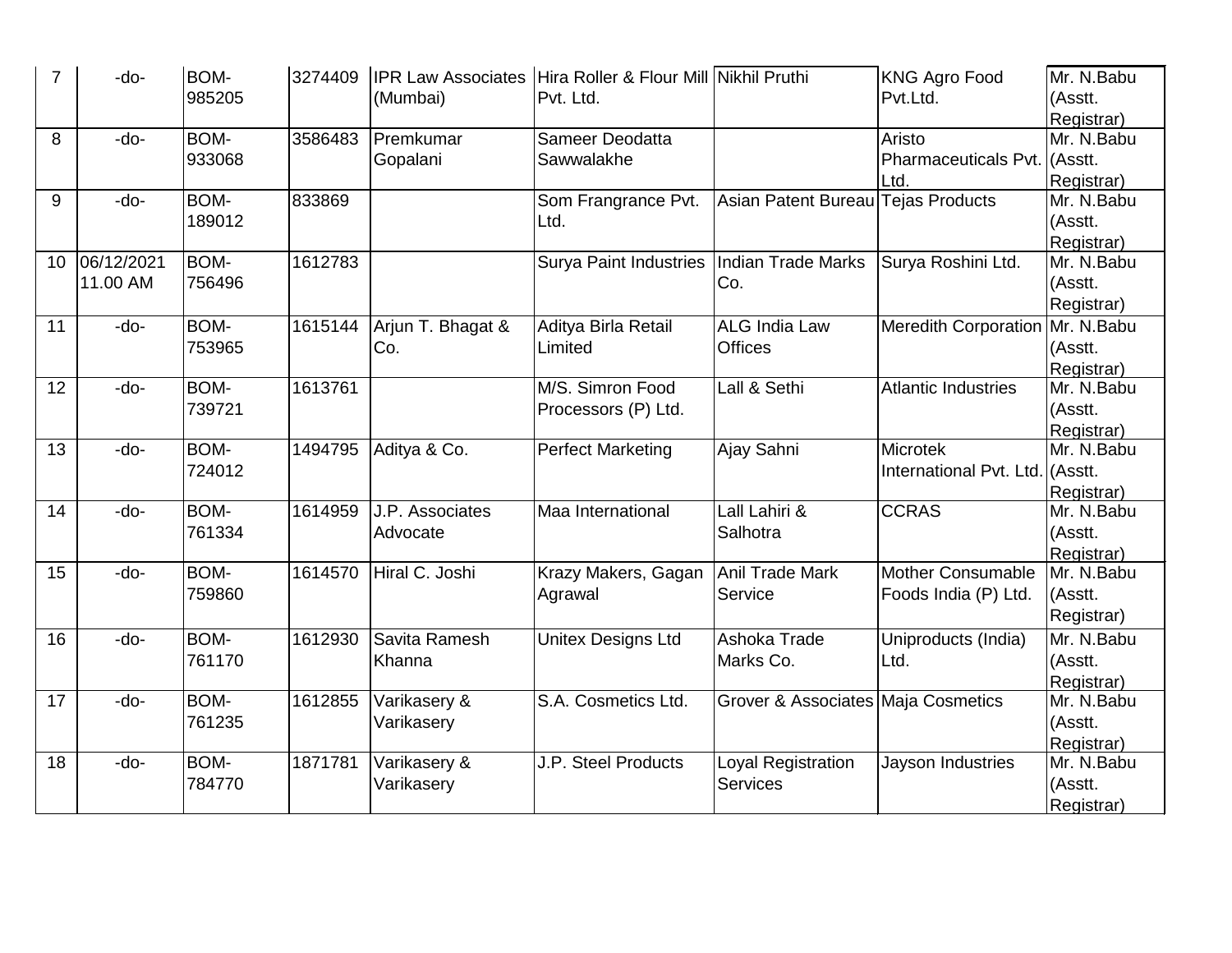| 19 | -do-           | <b>BOM-</b> |         | 1613104 M.P. Mirchandani & Rama Exports |                                         | D.P. Ahuja & Co.       | Miguel Torres S.A.       | Mr. N.Babu   |
|----|----------------|-------------|---------|-----------------------------------------|-----------------------------------------|------------------------|--------------------------|--------------|
|    |                | 739273      |         | Co.                                     |                                         |                        |                          | (Asstt.      |
|    |                |             |         |                                         |                                         |                        |                          | Registrar)   |
| 20 | 06/12/2021     | <b>BOM-</b> | 902274  | Law & Prudence                          | <b>Voltas Limited</b>                   | Arjun T. Bhagat &      | Crystal Cook-N-          | Mr. N.Babu   |
|    | 02.30 PM       | 179330      |         |                                         |                                         | Co.                    | <b>Serve Products</b>    | (Asstt.      |
|    |                |             |         |                                         |                                         |                        | Pvt.Ltd.                 | Registrar)   |
| 21 | -do-           | BOM-        | 1083240 | <b>Vishesh And</b>                      | Cachet                                  |                        | <b>Aviat Health Care</b> | Mr. N.Babu   |
|    |                | 212817      |         | Associates                              | Pharmaceuticals                         |                        | Pvt. Ltd.                | (Asstt.      |
|    |                |             |         |                                         | Private Ltd.                            |                        |                          | Registrar)   |
| 22 | 7/12/2021 BOM- |             | 2564962 | S.Singh &                               | Century Spices Pvt.                     | Mahtta & Co.           | Century Industries       | Mr.          |
|    |                | 858328      |         | <b>Associates</b>                       | Ltd.                                    |                        | Ltd.                     | S.M.Togrikar |
|    |                |             |         |                                         |                                         |                        |                          | (Asstt.      |
|    |                |             |         |                                         |                                         |                        |                          | Registrar)   |
| 23 | -do-           | BOM-        | 3915374 | <b>Vishesh And</b>                      | Medlife International                   | Manoj G. Menda         | <b>Cedar Properties</b>  | Mr.          |
|    |                | 969821      |         | Associates                              | Pvt.Ltd.                                | Advocate               | And Trading LLP          | S.M.Togrikar |
|    |                |             |         |                                         |                                         |                        |                          | (Asstt.      |
|    |                |             |         |                                         |                                         |                        |                          | Registrar)   |
| 24 | $-do-$         | <b>BOM-</b> | 2092233 | <b>Vishesh And</b>                      | Tatva Global                            | <b>Anand And Anand</b> | Designwise India         | Mr.          |
|    |                | 791622      |         | Associates                              | <b>Environment Limited</b>              |                        | Pvt. Ltd.                | S.M.Togrikar |
|    |                |             |         |                                         |                                         |                        |                          | (Asstt.      |
|    |                |             |         |                                         |                                         |                        |                          | Registrar)   |
| 25 | -do-           | BOM-        | 2217199 | S.Singh &                               | Chaganial Khandelwal M.P. Mirchandani & |                        | Maheshchandra            | Mr.          |
|    |                | 848414      |         | <b>Associates</b>                       |                                         | Co.                    | <b>Kesharimal Sethia</b> | S.M.Togrikar |
|    |                |             |         |                                         |                                         |                        |                          | (Asstt.      |
|    |                |             |         |                                         |                                         |                        |                          | Registrar)   |
| 26 | -do-           | <b>BOM-</b> | 2361405 | Krishna & Saurastri                     | <b>HDFC Bank Limited</b>                | Hiral C. Joshi         | <b>Kamal Kumar</b>       | Mr.          |
|    |                | 845543      |         |                                         |                                         |                        | Nanubhai Vyas            | S.M.Togrikar |
|    |                |             |         |                                         |                                         |                        |                          | (Asstt.      |
|    |                |             |         |                                         |                                         |                        |                          | Registrar)   |
| 27 | -do-           | <b>BOM-</b> | 4008189 | Nair & Associates                       | <b>Babli Foods Products</b>             | <b>DP</b> Soni         | Devendra Chhatija        | Mr. N.Babu   |
|    |                | 977654      |         |                                         |                                         |                        |                          | (Asstt.      |
|    |                |             |         |                                         |                                         |                        |                          | Registrar)   |
| 28 | -do-           | BOM-        | 4126710 | S.Singh &                               | M/S. Manikchand                         | G.S. Rijhwani & Co.    | Mr. Nitesh               | Mr. N.Babu   |
|    |                | 1004592     |         | Associates                              | <b>Foods Products</b>                   |                        | Wadhwani                 | (Asstt.      |
|    |                |             |         |                                         |                                         |                        |                          | Registrar)   |
| 29 | -do-           | BOM-        | 4046679 | Chandrakant &                           | M/S. Hab                                |                        | Franco-Indian            | Mr. N.Babu   |
|    |                | 987304      |         | Associate                               | Pharmaceuticals &                       |                        | Pharmaceutical Pvt.      | (Asstt.      |
|    |                |             |         |                                         | <b>Research Limited</b>                 |                        | Ltd.                     | Registrar)   |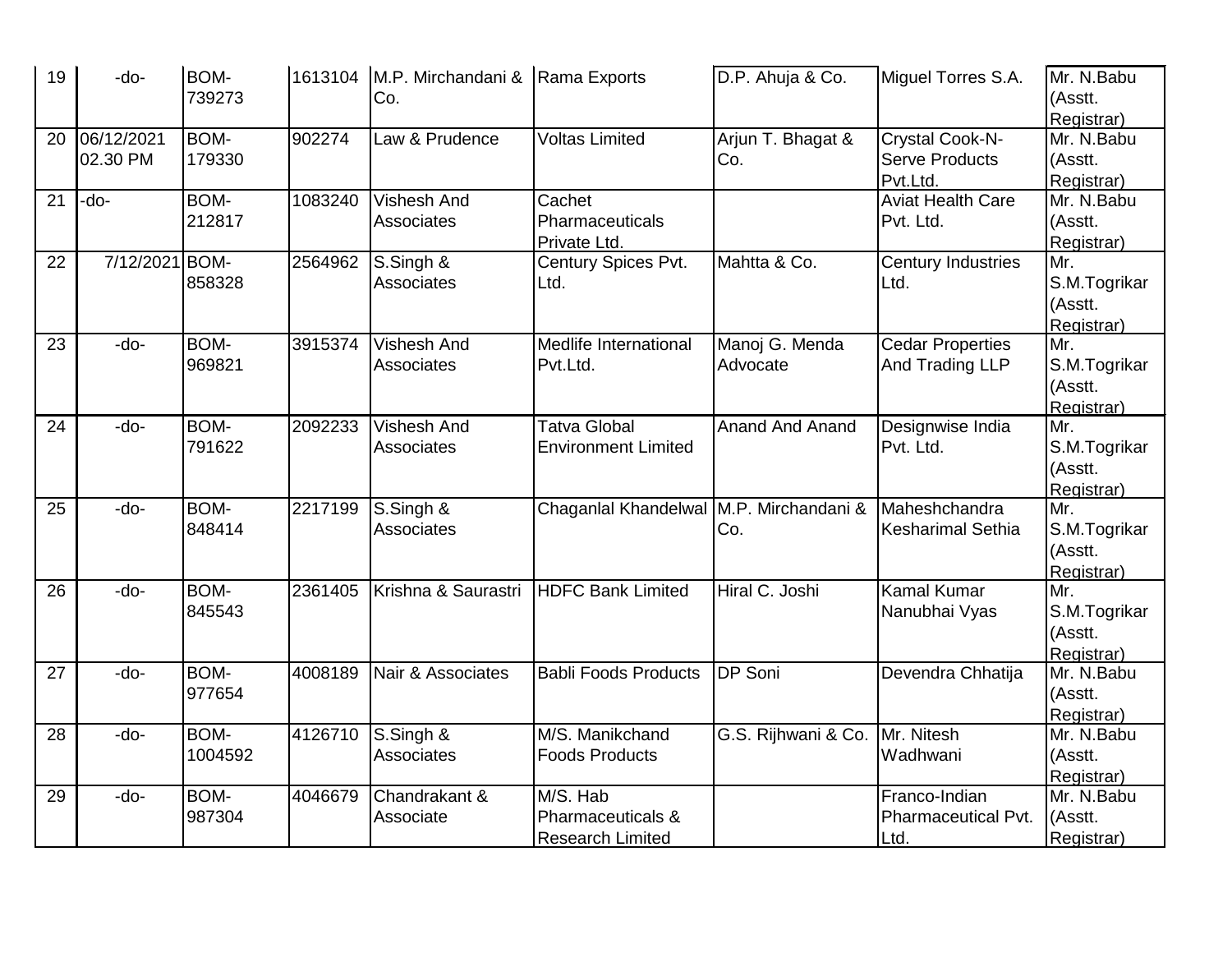| 30 | -do-       | BOM-        |         | 2660454 W.S. Kane & Co.    | <b>Biostadt India Limited</b>           |                            | Franco-Indian            | Mr. N.Babu |
|----|------------|-------------|---------|----------------------------|-----------------------------------------|----------------------------|--------------------------|------------|
|    |            | 955933      |         |                            |                                         |                            | Pharmaceutical Pvt.      | (Asstt.    |
|    |            |             |         |                            |                                         |                            | Ltd.                     | Registrar) |
| 31 | -do-       | BOM-        | 4000689 | Parkar & Parkar            | Sohrab Khodamorad                       |                            | Bawa Industries Pvt.     | Mr. N.Babu |
|    |            | 981676      |         |                            | <b>Zorabian Trading As</b>              |                            | Ltd.                     | (Asstt.    |
|    |            |             |         |                            | M/S. Cheron Caterers                    |                            |                          | Registrar) |
|    |            |             |         |                            |                                         |                            |                          |            |
| 32 | 07/12/2021 | BOM-        | 1871582 | Parkar & Parkar            | Mr. Nagessh Parab                       | Majumdar & Co.             | 4Life Trademarks         | Mr. N.Babu |
|    | 11.00 AM   | 775236      |         |                            |                                         |                            | <b>ILLC</b>              | (Asstt.    |
|    |            |             |         |                            |                                         |                            |                          | Registrar) |
| 33 | -do-       | BOM-        | 1871266 | M.J. Chawla                | Ashirwad Industries,                    | Worldwide                  | <b>New Lites</b>         | Mr. N.Babu |
|    |            | 799147      |         |                            | <b>Sunil Gordhandas</b>                 | <b>Registration Bureau</b> |                          | (Asstt.    |
|    |            |             |         |                            | Chawla.                                 |                            |                          | Registrar) |
| 34 | -do-       | <b>BOM-</b> | 1870837 | M.K. Teckchandani          | Laxmi Farsan                            | Lalji Advocates            | Lakshmi Energy &         | Mr. N.Babu |
|    |            | 801589      |         |                            | Manufacturer                            |                            | Foods Ltd.               | (Asstt.    |
|    |            |             |         |                            |                                         |                            |                          | Registrar) |
| 35 | -do-       | BOM-        | 1871767 | <b>International Trade</b> | <b>Future Brands Limited</b>            | Delhi Registratiion        | Surya Masala Co.         | Mr. N.Babu |
|    |            | 812511      |         | <b>Marks Bureau</b>        |                                         | <b>Services</b>            |                          | (Asstt.    |
|    |            |             |         |                            |                                         |                            |                          | Registrar) |
| 36 | -do-       | <b>BOM-</b> | 1871354 | G.S. Rijhwani & Co.        | M/S. Harshdeep Real                     | Delhi Registratiion        | <b>KRBL Ltd.</b>         | Mr. N.Babu |
|    |            | 798353      |         |                            | Estate Pvt.Ltd.                         | <b>Services</b>            |                          | (Asstt.    |
|    |            |             |         |                            |                                         |                            |                          | Registrar) |
| 37 | -do-       | BOM-        | 1873521 |                            | Cipla Limited                           | Y.J. Trivedi & Co.         | Nirma Limited            | Mr. N.Babu |
|    |            | 774619      |         |                            |                                         |                            |                          | (Asstt.    |
|    |            |             |         |                            |                                         |                            |                          | Registrar) |
| 38 | -do-       | BOM-        | 1867386 | <b>Krislaw Consultants</b> | <b>Bhagwati Enterprises</b>             | K & S Partners             | Pepsico INC.             | Mr. N.Babu |
|    |            | 798855      |         |                            |                                         |                            |                          | (Asstt.    |
|    |            |             |         |                            |                                         |                            |                          | Registrar) |
| 39 | -do-       | <b>BOM-</b> | 1870905 | Rakesh Soni                | Dimonte Retail (P) Ltd. Anand And Anand |                            | <b>Federation Of The</b> | Mr. N.Babu |
|    |            | 797074      |         |                            |                                         |                            | <b>Swiss Watch</b>       | (Asstt.    |
|    |            |             |         |                            |                                         |                            | <b>Industry FH</b>       | Registrar) |
| 40 | -do-       | BOM-        | 1615295 |                            | Meyer Organics Pvt.                     | Depenning &                | Chocosuisse,             | Mr. N.Babu |
|    |            | 800958      |         |                            | Ltd.                                    | Depenning                  | Verband                  | (Asstt.    |
|    |            |             |         |                            |                                         |                            | Schweizrishcher          | Registrar) |
|    |            |             |         |                            |                                         |                            | Schokoladefabrikant      |            |
|    |            |             |         |                            |                                         |                            | en                       |            |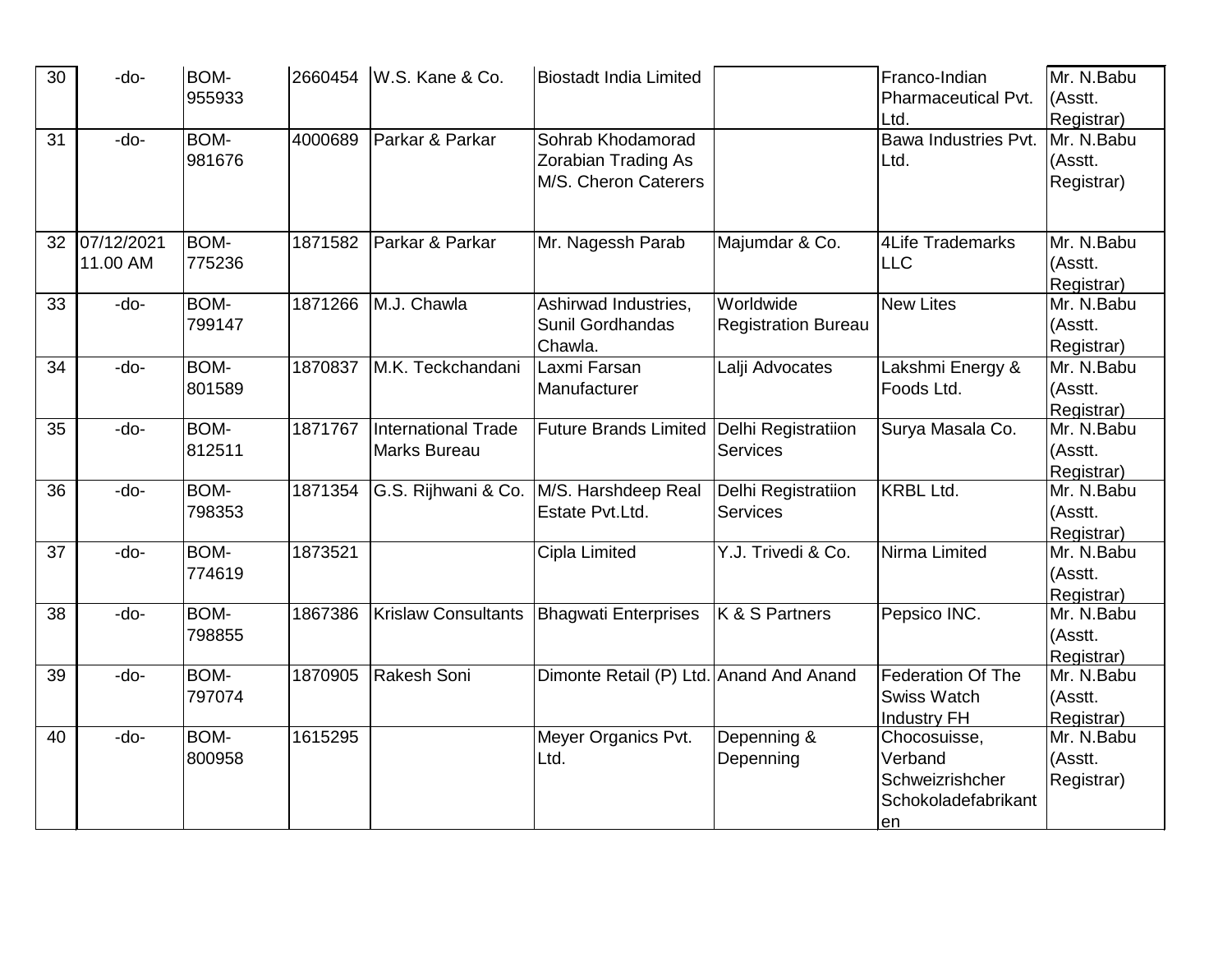| 41 | -do-       | BOM-        | 1615294 |                           | Meyer Organics Pvt.                | Anjan Sen &                   | The Association Of          | Mr. N.Babu   |
|----|------------|-------------|---------|---------------------------|------------------------------------|-------------------------------|-----------------------------|--------------|
|    |            | 797516      |         |                           | Ltd.                               | Associates                    | The Swiss Dairy             | (Asstt.      |
|    |            |             |         |                           |                                    |                               | Industry (VMI)              | Registrar)   |
| 42 | 07/12/2021 | <b>BOM-</b> | 891774  | G.S. Rijhwani & Co.       | Racer industries                   | Delhi Registration            | <b>Bright Electricals</b>   | Mr. N.Babu   |
|    | 02.30 PM   | 144832      |         |                           |                                    | <b>Services</b>               |                             | (Asstt.      |
|    |            |             |         |                           |                                    |                               |                             | Registrar)   |
| 43 | -do-       | BOM-        | 895111  | G.S. Rijhwani & Co.       | Racer industries                   | Delhi Registration            | <b>Bright Electricals</b>   | Mr. N.Babu   |
|    |            | 155910      |         |                           |                                    | <b>Services</b>               |                             | (Asstt.      |
|    |            |             |         |                           |                                    |                               |                             | Registrar)   |
| 44 | 8/12/2021  | <b>BOM-</b> | 851111  |                           | <b>Purushottam Goyal</b>           | R.K. Dewan & Co.              | <b>National Enterprises</b> | Mr.          |
|    |            | 124263      |         |                           |                                    |                               |                             | S.M.Togrikar |
|    |            |             |         |                           |                                    |                               |                             | (Asstt.      |
|    |            |             |         |                           |                                    |                               |                             | Registrar)   |
| 45 | -do-       | BOM-        | 3423865 |                           | Aristo                             | Aditya & Co.                  | Catalysis S.L               | Mr.          |
|    |            | 986694      |         |                           | Pharmaceuticals                    |                               |                             | S.M.Togrikar |
|    |            |             |         |                           | <b>Private Limited</b>             |                               |                             | (Asstt.      |
|    |            |             |         |                           |                                    |                               |                             | Registrar)   |
| 46 | -do-       | BOM-        | 3263920 | Sai Anand Service         | <b>Kay Three Healthcare</b>        | <b>PRG Associates</b>         | <b>Biotics lab Life</b>     | Mr.          |
|    |            | 985196      |         |                           | <b>Private Limited</b>             |                               | <b>Services Private</b>     | S.M.Togrikar |
|    |            |             |         |                           |                                    |                               | Limited                     | (Asstt.      |
|    |            |             |         |                           |                                    |                               |                             | Registrar)   |
| 47 | -do-       | BOM-        | 3338082 | <b>IPR Law Associates</b> | <b>Hira Foods</b>                  | Nikhil Pruthi                 | <b>KNG Agro Food</b>        | Mr.          |
|    |            | 981593      |         | (Mumbai)                  |                                    |                               | Pvt.Ltd.                    | S.M.Togrikar |
|    |            |             |         |                           |                                    |                               |                             | (Asstt.      |
|    |            |             |         |                           |                                    |                               |                             | Registrar)   |
| 48 | -do-       | BOM-        | 3857226 | K.K. Associates           | Zulfikar Ali Abdul                 | <b>Kumar &amp; Associates</b> | Lemon Tree Hotels           | Mr.          |
|    |            | 955178      |         |                           | Rahim Shaikh Trading Advocate      |                               | Limited                     | S.M.Togrikar |
|    |            |             |         |                           | As Zuha Group                      |                               |                             | (Asstt.      |
|    |            |             |         |                           |                                    |                               |                             | Registrar)   |
| 49 | -do-       | BOM-        | 3594020 | Makhija &                 | Neeraj Kumar Suri                  | Keshav A.H.B.                 | Sunil Gadkari               | Mr. N.Babu   |
|    |            | 914257      |         | <b>Associates</b>         |                                    |                               |                             | (Asstt.      |
|    |            |             |         |                           |                                    |                               |                             | Registrar)   |
| 50 | -do-       | BOM-        | 3813768 | Rutuja Pradeep            | Jampalagi Sunanda K. Vinit R Patil |                               | Ravikumar                   | Mr. N.Babu   |
|    |            | 953902      |         | Kulkarni                  |                                    |                               | <b>Balasaheb Zalate</b>     | (Asstt.      |
|    |            |             |         |                           |                                    |                               |                             | Registrar)   |
| 51 | -do-       | BOM-        | 3868564 | Amol Atmaram              | <b>Gokul Foods And</b>             | Parkar & Parkar               | Poona Dal And               | Mr. N.Babu   |
|    |            | 963447      |         | Walkar                    | Products                           |                               | Beasan Mills Pvt.           | (Asstt.      |
|    |            |             |         |                           |                                    |                               | Ltd.                        | Registrar)   |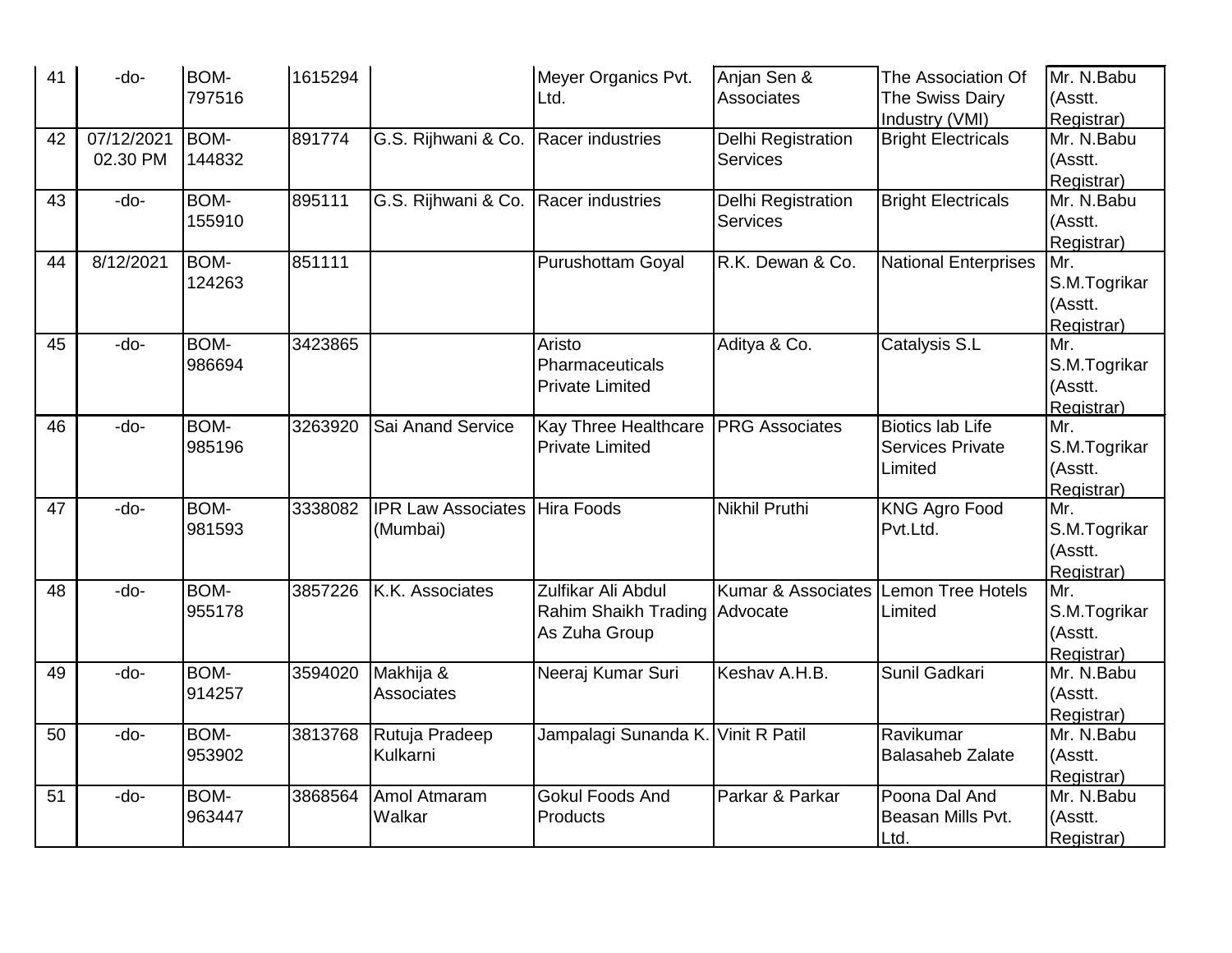| 52 | -do-       | <b>BOM-</b> | 3970751 | R.K. Dewan & Co.                   | <b>Thakur Mansukhram</b>   | <b>HK Acharya And</b>  | The Honest Reveira               | Mr. N.Babu |
|----|------------|-------------|---------|------------------------------------|----------------------------|------------------------|----------------------------------|------------|
|    |            | 975914      |         |                                    | Asdeo                      | Company                |                                  | (Asstt.    |
|    |            |             |         |                                    |                            |                        |                                  | Registrar) |
| 53 | -do-       | <b>BOM-</b> | 2777222 | M.J. Chawla                        | <b>Prakash Naraindas</b>   | Suresh & Co.           | <b>Cona Electrical</b>           | Mr. N.Babu |
|    |            | 932409      |         |                                    | Motwani                    |                        | Solutions                        | (Asstt.    |
|    |            |             |         |                                    |                            |                        |                                  | Registrar) |
| 54 | 08/12/2021 | <b>BOM-</b> | 1521290 | Fatehchand C. Shah Jayant Oils And |                            | Arjun T. Bhagat &      | Jain Irrigation                  | Mr. N.Babu |
|    | 11.00 AM   | 729034      |         | & Co.                              | <b>Derivatives Limited</b> | Co.                    | <b>Systems Limited</b>           | (Asstt.    |
|    |            |             |         |                                    |                            |                        |                                  | Registrar) |
| 55 | -do-       | <b>BOM-</b> | 1875213 | A.G. Mahajan & Co.                 | Ultron Power System,       | Kochhar & Co.          | Gallucci Giuseppe                | Mr. N.Babu |
|    |            | 796624      |         |                                    | Leena Vijay Chaudhari      |                        |                                  | (Asstt.    |
|    |            |             |         |                                    |                            |                        |                                  | Registrar) |
| 56 | -do-       | <b>BOM-</b> | 1875335 | DP Soni                            | Yash Enterprises,          | Mahtta & Co.           | Aman feed Industries Mr. N. Babu |            |
|    |            | 802349      |         |                                    | Manoj Mantri               |                        |                                  | (Asstt.    |
|    |            |             |         |                                    |                            |                        |                                  | Registrar) |
| 57 | -do-       | <b>BOM-</b> | 1873783 | R.K. Dewan & Co.                   | <b>Hygienic Research</b>   | Y.J. Trivedi & Co.     | Nirma Limited                    | Mr. N.Babu |
|    |            | 775492      |         |                                    | Institute (India)          |                        |                                  | (Asstt.    |
|    |            |             |         |                                    | Pvt.Ltd.                   |                        |                                  | Registrar) |
| 58 | -do-       | <b>BOM-</b> | 1873782 | R.K. Dewan & Co.                   | <b>Hygienic Research</b>   | Y.J. Trivedi & Co.     | Nirma Limited                    | Mr. N.Babu |
|    |            | 775491      |         |                                    | Institute (India)          |                        |                                  | (Asstt.    |
|    |            |             |         |                                    | Pvt.Ltd.                   |                        |                                  | Registrar) |
| 59 | -do-       | <b>BOM-</b> | 1875407 |                                    | Jai Mateshree, Vijay       | Remfry & Sagar         | <b>Brita GMBH</b>                | Mr. N.Babu |
|    |            | 805727      |         |                                    | Jain                       |                        |                                  | (Asstt.    |
|    |            |             |         |                                    |                            |                        |                                  | Registrar) |
| 60 | -do-       | <b>BOM-</b> | 1867126 | <b>Vishesh And</b>                 | <b>Alkem Laboratories</b>  | R.V.R. Associates      | Genx Pharma Ltd.                 | Mr. N.Babu |
|    |            | 774241      |         | Associates                         | Ltd.                       |                        |                                  | (Asstt.    |
|    |            |             |         |                                    |                            |                        |                                  | Registrar) |
| 61 | -do-       | <b>BOM-</b> | 1867127 | <b>Vishesh And</b>                 | <b>Alkem Laboratories</b>  | R.V.R. Associates      | Genx Pharma Ltd.                 | Mr. N.Babu |
|    |            | 774240      |         | <b>Associates</b>                  | Ltd.                       |                        |                                  | (Asstt.    |
|    |            |             |         |                                    |                            |                        |                                  | Registrar) |
| 62 | -do-       | <b>BOM-</b> | 1872359 | R.K. Dewan & Co.                   | <b>Prakash Bachumal</b>    | Prathiba M Singh.      | <b>Independent News</b>          | Mr. N.Babu |
|    |            | 780800      |         |                                    | Rohra                      | Advocate               | Services Pvt. Ltd.               | (Asstt.    |
|    |            |             |         |                                    |                            |                        |                                  | Registrar) |
| 63 | -do-       | BOM-        | 1873098 |                                    | Cipla Limited              | <b>Anand And Anand</b> | Apple INC.                       | Mr. N.Babu |
|    |            | 800330      |         |                                    |                            |                        |                                  | (Asstt.    |
|    |            |             |         |                                    |                            |                        |                                  | Registrar) |
| 64 | -do-       | <b>BOM-</b> | 1874329 | <b>Krislaw Consultants</b>         | Swastee Joshi              | Saikrishna &           | <b>Disney Enterprises</b>        | Mr. N.Babu |
|    |            | 800399      |         |                                    |                            | <b>Associates</b>      | INC.                             | (Asstt.    |
|    |            |             |         |                                    |                            |                        |                                  | Registrar) |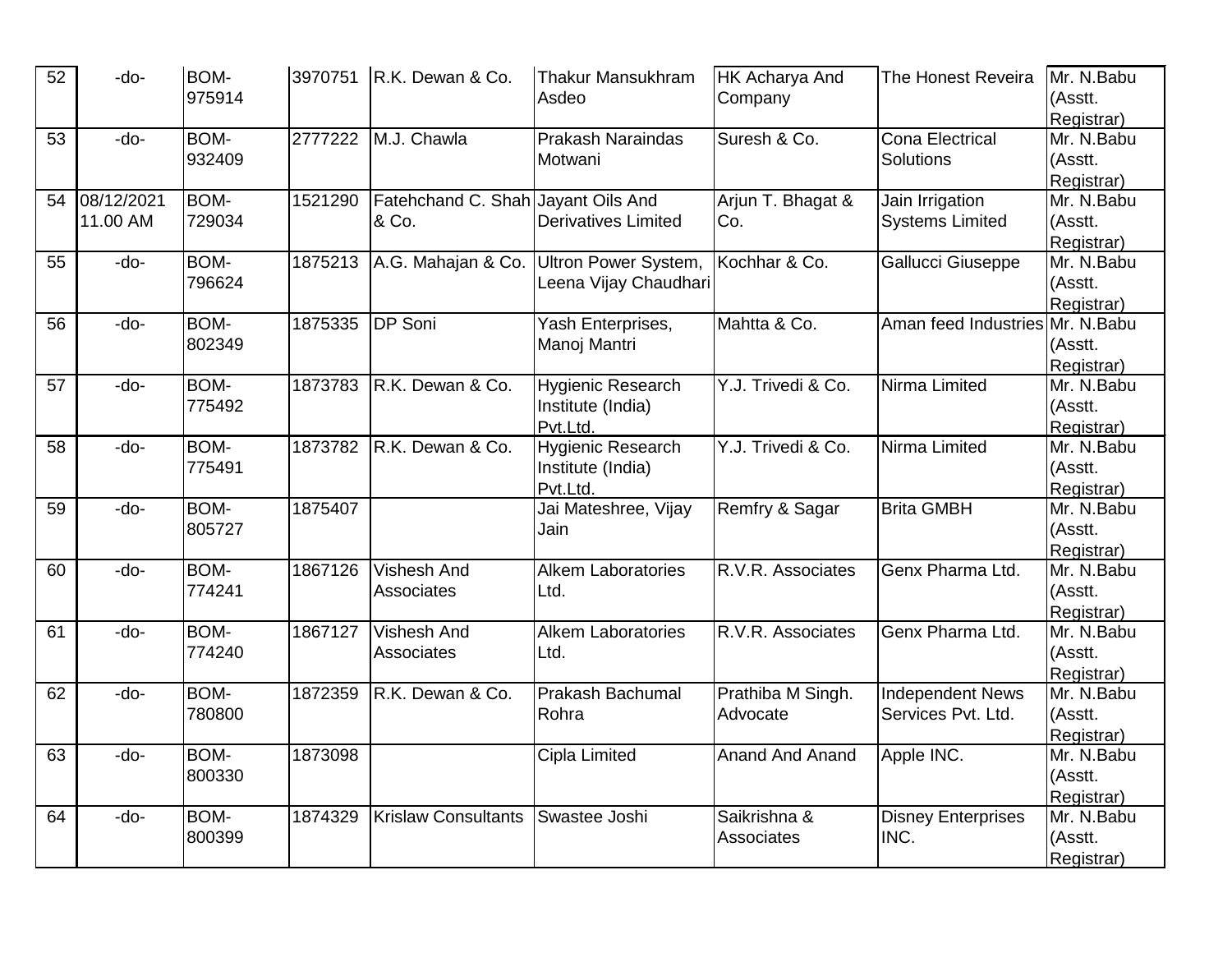| 65 | 08/12/2021 | BOM-        | 982635  | Advocate V.G.                                 | Cipla Limited                             |                    | Shalina Laboratories            | Mr. N.Babu   |
|----|------------|-------------|---------|-----------------------------------------------|-------------------------------------------|--------------------|---------------------------------|--------------|
|    | 02.30 PM   | 228231      |         | Parulkar                                      |                                           |                    | Pvt. Limited                    | (Asstt.      |
|    |            |             |         |                                               |                                           |                    |                                 | Registrar)   |
| 66 | -do-       | BOM-        | 1053160 | Khaitan & Co.                                 | Charak                                    | Mr. R.P. Agrawal   | Azure                           | Mr. N.Babu   |
|    |            | 217956      |         |                                               | Pharmaceuticals                           | Advocate           | Pharmaceuticals                 | (Asstt.      |
|    |            |             |         |                                               |                                           |                    |                                 | Registrar)   |
| 67 | 9/12/2021  | <b>BOM-</b> | 3443594 | Poonam Dhake                                  | Chandrakant S. Shetty Aditya & Associates |                    | Emcure                          | Mr.          |
|    |            | 990141      |         | Kolhe                                         |                                           |                    | Pharmaceuticals                 | S.M.Togrikar |
|    |            |             |         |                                               |                                           |                    | Limited                         | (Asstt.      |
|    |            |             |         |                                               |                                           |                    |                                 | Registrar)   |
| 68 | -do-       | BOM-        | 3271570 | Khurana & Khurana                             | Olive Tree Trading                        | C.                 | Vijayalakshmi Aro               | Mr.          |
|    |            | 983301      |         |                                               | <b>Private Limited</b>                    | Venkatasubramania  | <b>Food Products</b>            | S.M.Togrikar |
|    |            |             |         |                                               |                                           | ım                 |                                 | (Asstt.      |
|    |            |             |         |                                               |                                           |                    |                                 | Registrar)   |
| 69 | -do-       | BOM-        | 2908739 | W.S. Kane & Co.                               | Sapat International                       | O.P. Sharma        | Annaco Food                     | Mr.          |
|    |            | 990009      |         |                                               | Pvt. Ltd.                                 | <b>Brothers</b>    | Industries Pvt.Ltd.             | S.M.Togrikar |
|    |            |             |         |                                               |                                           |                    |                                 | (Asstt.      |
|    |            |             |         |                                               |                                           |                    |                                 | Registrar)   |
| 70 | -do-       | <b>BOM-</b> | 3523639 | Makhija &                                     | Tulip Diagnostics (P)                     | P.K. Arora         | Romsons Scientific & Mr.        |              |
|    |            | 929675      |         | Associates                                    | Ltd.                                      |                    | <b>Surgical Industries</b>      | S.M.Togrikar |
|    |            |             |         |                                               |                                           |                    | Pvt. Ltd.                       | (Asstt.      |
|    |            |             |         |                                               |                                           |                    |                                 | Registrar)   |
| 71 | -do-       | BOM-        | 2265683 | Fatehchand C. Shah Kapil Mishra               |                                           | Arjun T. Bhagat &  | Nnova And Company Mr.           |              |
|    |            | 847248      |         | & Co.                                         |                                           | Co.                |                                 | S.M.Togrikar |
|    |            |             |         |                                               |                                           |                    |                                 | (Asstt.      |
|    |            |             |         |                                               |                                           |                    |                                 | Registrar)   |
| 72 | -do-       | BOM-        | 2178186 | Vishesh &                                     | Sanjay Jayantilal                         | Arjun T. Bhagat &  | The Ravalgaon                   | Mr. N.Babu   |
|    |            | 842850      |         | <b>Associates</b>                             | Udani                                     | Co.                | Sugar Farm Ltd.                 | (Asstt.      |
|    |            |             |         |                                               |                                           |                    |                                 | Registrar)   |
| 73 | -do-       | BOM-        | 3306359 | Law Protectors                                | Aashish Patidar                           | C. Daniel & Gladys | Aquapump Industries Mr. N. Babu |              |
|    |            | 978040      |         |                                               |                                           |                    | And Aquasub                     | (Asstt.      |
|    |            |             |         |                                               |                                           |                    | Engineering                     | Registrar)   |
|    |            |             |         |                                               |                                           |                    |                                 |              |
| 74 | -do-       | BOM-        | 4084536 | <b>IPR Law Associates Sunrise Solar Power</b> |                                           | Taj Trade Mark     | Jai Narayan Singh               | Mr. N.Babu   |
|    |            | 995255      |         |                                               |                                           |                    |                                 | (Asstt.      |
|    |            |             |         |                                               |                                           |                    |                                 | Registrar)   |
| 75 | -do-       | BOM-        | 3593357 | W.S. Kane & Co.                               | Syda Foundation                           | G. Ramji, Advocate | <b>Betco Enterprises</b>        | Mr. N.Babu   |
|    |            | 928330      |         |                                               |                                           |                    |                                 | (Asstt.      |
|    |            |             |         |                                               |                                           |                    |                                 | Registrar)   |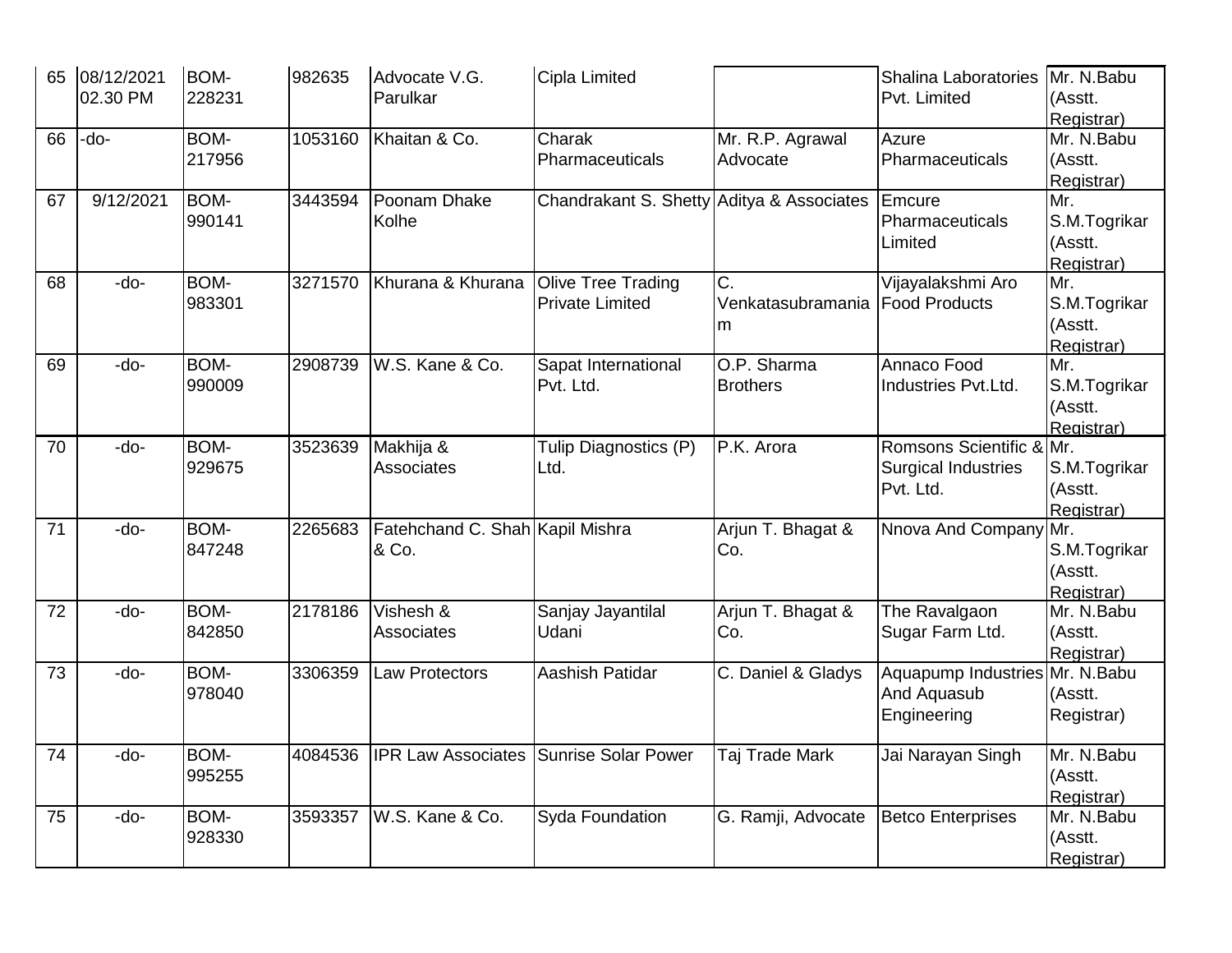| 76 | -do-       | BOM-             | 3236364 | Adv.Purvi         | <b>Excellar Healthcare</b> | Kochhar & Co.          | <b>Novus International</b> | Mr. N.Babu |
|----|------------|------------------|---------|-------------------|----------------------------|------------------------|----------------------------|------------|
|    |            | 973679           |         | Raghunath Jadhav  | <b>Private Limited</b>     |                        | Inc.                       | (Asstt.    |
|    |            |                  |         |                   |                            |                        |                            | Registrar) |
| 77 | 09/12/2021 | BOM-             | 1875414 |                   | J Montex Enterprises       | Jus Maxima Law         | Maya Appliances (P)        | Mr. N.Babu |
|    | 11.00 AM   | 774233           |         |                   |                            | <b>Offices</b>         | Ltd.                       | (Asstt.    |
|    |            |                  |         |                   |                            |                        |                            | Registrar) |
| 78 | -do-       | BOM-             | 1877771 | Anil D. Sawant    | <b>Girish Traders</b>      | P.K. Arora             | Krishna Agencies           | Mr. N.Babu |
|    |            | 800807           |         |                   |                            |                        |                            | (Asstt.    |
|    |            |                  |         |                   |                            |                        |                            | Registrar) |
| 79 | -do-       | BOM-             | 1877528 | Vishesh &         | <b>Blue Map</b>            | Varikasery &           | <b>Bliss GVS Pharma</b>    | Mr. N.Babu |
|    |            | 799470           |         | Associates        | Pharmachem, Vikram         | Varikasery             | Limited                    | (Asstt.    |
|    |            |                  |         |                   | Panjwani                   |                        |                            | Registrar) |
| 80 | -do-       | <b>BOM-</b>      | 1877527 | Vishesh &         | <b>Blue Map</b>            | Kiran J. Mehta         | Ajanta Pharma Ltd.         | Mr. N.Babu |
|    |            | 799156           |         | Associates        | Pharmachem, Vikram         |                        |                            | (Asstt.    |
|    |            |                  |         |                   | Panjwani                   |                        |                            | Registrar) |
| 81 | -do-       | BOM-             | 1876685 | Khaitan & Co.     | <b>Trent Hypermarket</b>   | Delhi Registratiion    | Izuk Impex                 | Mr. N.Babu |
|    |            | 798351           |         |                   | Limited                    | <b>Services</b>        |                            | (Asstt.    |
|    |            |                  |         |                   |                            |                        |                            | Registrar) |
| 82 | -do-       | BOM-             | 1876684 | Khaitan & Co.     | <b>Trent Hypermarket</b>   | Delhi Registratiion    | Izuk Impex                 | Mr. N.Babu |
|    |            | 798352           |         |                   | Limited                    | <b>Services</b>        |                            | (Asstt.    |
|    |            |                  |         |                   |                            |                        |                            | Registrar) |
| 83 | -do-       | BOM-             | 1877362 |                   | Sachin M Pawar             | <b>Anand And Anand</b> | Alticor INC.               | Mr. N.Babu |
|    |            | 775139           |         |                   |                            |                        |                            | (Asstt.    |
|    |            |                  |         |                   |                            |                        |                            | Registrar) |
| 84 | -do-       | BOM-             | 1875544 | Vishesh &         | <b>Medicross</b>           | R. Sathish Kumar       | Apex laboratories          | Mr. N.Babu |
|    |            | 800244           |         | <b>Associates</b> | Laboratories Private       |                        | Pvt.Ltd.                   | (Asstt.    |
|    |            |                  |         |                   | Limited                    |                        |                            | Registrar) |
| 85 | -do-       | BOM-             | 1877257 |                   | Rus-Med Exports Pvt.       | Lall Lahiri &          | Novartis AG.               | Mr. N.Babu |
|    |            | 775143           |         |                   | Ltd.                       | Salhotra               |                            | (Asstt.    |
|    |            |                  |         |                   |                            |                        |                            | Registrar) |
| 86 | -do-       | <b>BOM-</b>      | 1875701 |                   | Cipla Limited              |                        | <b>Modicare Limited</b>    | Mr. N.Babu |
|    |            | 806030           |         |                   |                            |                        |                            | (Asstt.    |
|    |            |                  |         |                   |                            |                        |                            | Registrar) |
| 87 | 09/12/2021 | BOM-             | 1030989 | Chandrakant M.    | Manak chand jain           | Remfry & Sagar         | Mastercard                 | Mr. N.Babu |
|    | 02.30 PM   | 168199           |         | Joshi             |                            |                        | International              | (Asstt.    |
|    |            |                  |         |                   |                            |                        | Incorporated               | Registrar) |
| 88 | -do-       | <b>BOM-97110</b> | 872464  | Ramachandra R.    | Samarth Pharma             | Lall & Sethi           | Pfizer Inc.                | Mr. N.Babu |
|    |            |                  |         | Mandhane          | Pvt.Ltd.                   |                        |                            | (Asstt.    |
|    |            |                  |         |                   |                            |                        |                            | Registrar) |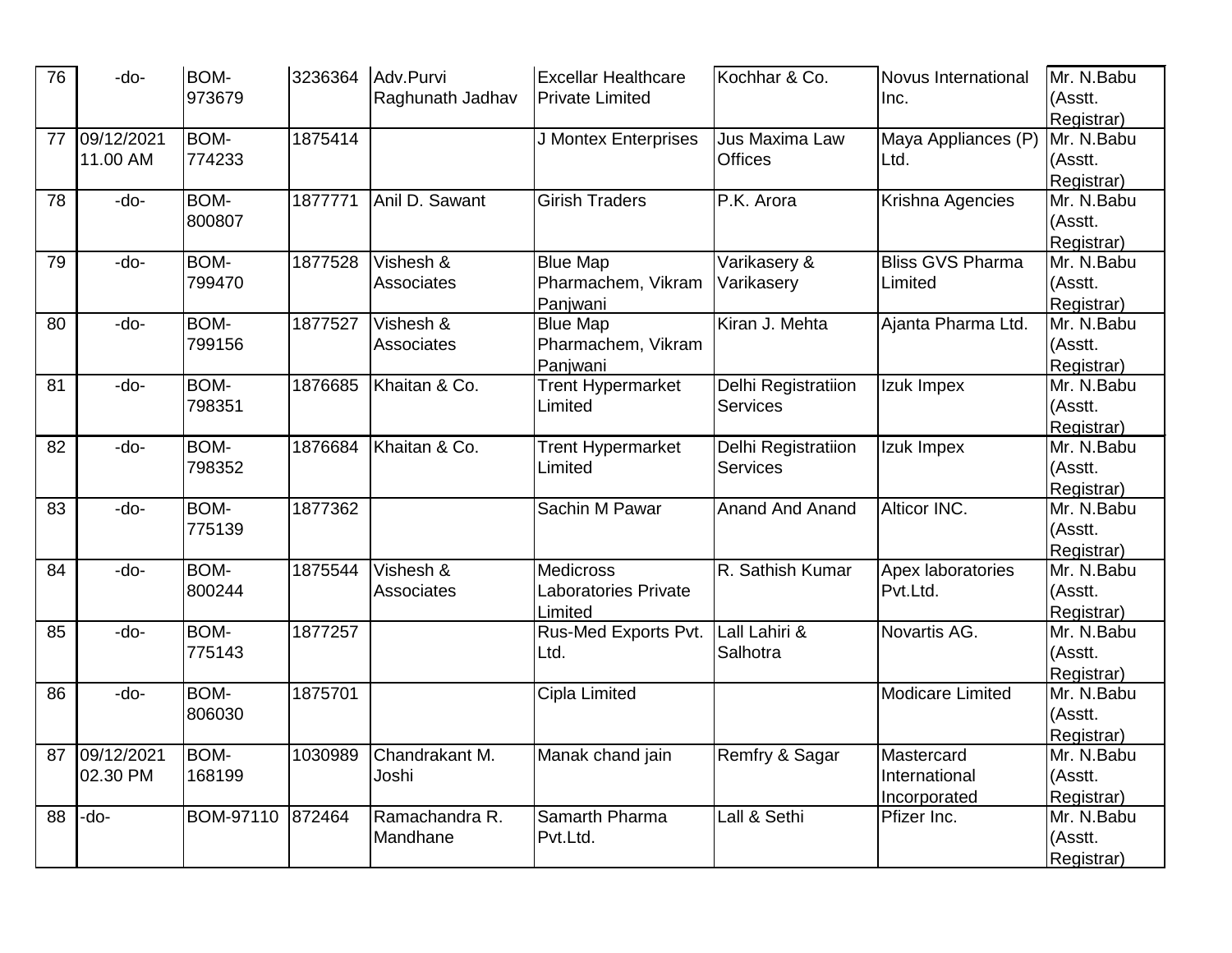| 89 | 13/12/2021                 | BOM-<br>947894        |         | 2844370 R.K. Dewan & Co.                      | Parle Products Pvt.<br>Ltd.               | Abhishek Sharma                       | Nitin jain                                       | Mr.<br>S.M.Togrikar<br>(Asstt.<br>Registrar) |
|----|----------------------------|-----------------------|---------|-----------------------------------------------|-------------------------------------------|---------------------------------------|--------------------------------------------------|----------------------------------------------|
| 90 | -do-                       | BOM-<br>924773        | 2378397 |                                               | Sun Pharma<br><b>Laboratories Limited</b> |                                       | Charak Pharma Pvt.<br>Ltd.                       | Mr.<br>S.M.Togrikar<br>(Asstt.<br>Registrar) |
| 91 | 13/12/2021<br>11.00 AM     | <b>BOM-</b><br>781009 | 1877788 | Saroj V. Senjit                               | General Data Pvt. Ltd.                    | Bansal & Company                      | G.D. Vashist<br><b>Associates</b>                | Mr. N.Babu<br>(Asstt.<br>Registrar)          |
| 92 | -do-                       | BOM-<br>775165        | 1878370 |                                               | Meyer Organics Pvt.<br>Ltd.               | Loyal Registration<br><b>Services</b> | Northern Biologicals<br>& Chemicals Pvt.<br>Ltd. | Mr. N.Babu<br>(Asstt.<br>Registrar)          |
| 93 | -do-                       | BOM-<br>805174        | 1889416 | Vishesh &<br>Associates                       | Arun G. Shenoy                            | <b>Umesh Ghansham</b><br>Parulkar     | Cipla Limited                                    | Mr. N.Babu<br>(Asstt.<br>Registrar)          |
| 94 | -do-                       | <b>BOM-</b><br>800744 | 1888980 |                                               | <b>Reliance Industries</b><br>limited     | <b>Indian Trade Marks</b><br>Co.      | Surya Roshni<br>Limited                          | Mr. N.Babu<br>(Asstt.<br>Registrar)          |
| 95 | -do-                       | BOM-<br>771323        | 1851676 | Singhania & Co.,<br>Solicitors &<br>Advocates | The Brand Cellar<br>Limited               |                                       | <b>Orbit Corporation</b><br>Limited              | Mr. N.Babu<br>(Asstt.<br>Registrar)          |
| 96 | -do-                       | BOM-<br>771324        | 1851675 | Singhania & Co.,<br>Solicitors &<br>Advocates | The Brand Cellar<br>Limited               |                                       | <b>Orbit Corporation</b><br>Limited              | Mr. N.Babu<br>(Asstt.<br>Registrar)          |
| 97 | -do-                       | BOM-<br>771316        | 1851674 | Singhania & Co.,<br>Solicitors &<br>Advocates | The Brand Cellar<br>Limited               |                                       | <b>Orbit Corporation</b><br>Limited              | Mr. N.Babu<br>(Asstt.<br>Registrar)          |
| 98 | -do-                       | BOM-<br>771319        | 1851677 | Singhania & Co.,<br>Solicitors &<br>Advocates | The Brand Cellar<br>Limited               |                                       | <b>Orbit Corporation</b><br>Limited              | Mr. N.Babu<br>(Asstt.<br>Registrar)          |
| 99 | -do-                       | BOM-<br>800743        | 1888979 |                                               | <b>Reliance Industries</b><br>Limited     | <b>Indian Trade Marks</b><br>Co.      | Surya Roshni<br>Limited                          | Mr. N.Babu<br>(Asstt.<br>Registrar)          |
|    | 100 13-12-2021<br>02:30 PM | <b>BOM-60039</b>      | 572554  | Anand & Anand                                 | <b>Hindustan Unilever</b><br>Limited      | Remfry & Sagar                        | Hachette Filipacchi<br>Presse                    | Mr. N.Babu<br>(Asstt.<br>Registrar)          |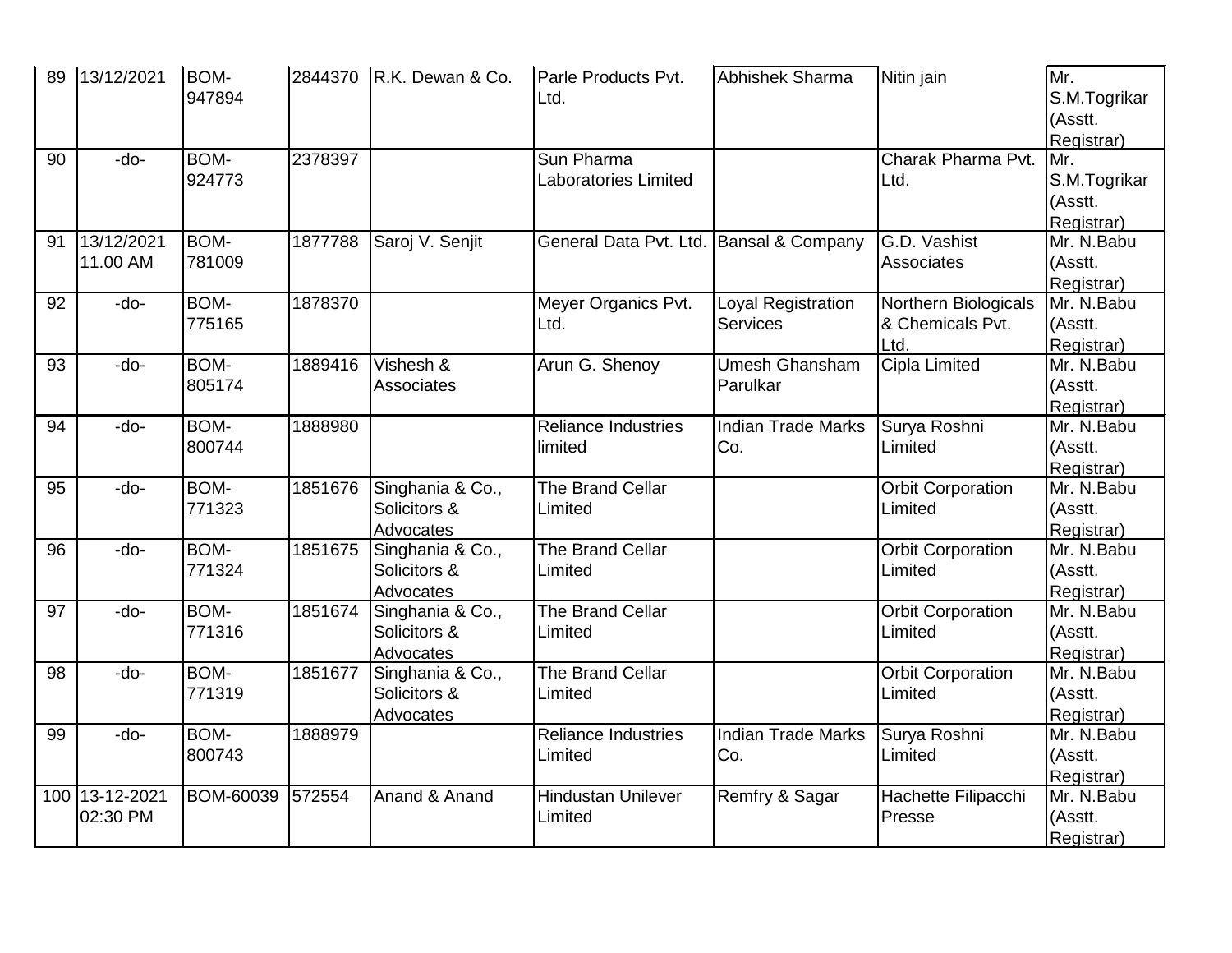| 101 | $-do-$         | <b>BOM-</b> | 891290  | M.P. Mirchandani & | Anchor Health &                       | Remfry & Sagar          | <b>Aventis Pharma</b>        | Mr. N.Babu               |
|-----|----------------|-------------|---------|--------------------|---------------------------------------|-------------------------|------------------------------|--------------------------|
|     |                | 137494      |         | Co.                | <b>Beauty care Private</b>            |                         |                              | (Asstt.                  |
|     |                |             |         |                    | Limited                               |                         |                              | Registrar)               |
| 102 | 14/12/2021     | <b>BOM-</b> | 1459621 |                    | Ajanta Pharma Limited                 |                         | Medley                       | Mr. N.Babu               |
|     |                | 760626      |         |                    |                                       |                         | Pharmaceuticals Ltd. (Asstt. |                          |
|     |                |             |         |                    |                                       |                         |                              | Registrar)               |
|     | 103 14/12/2021 | <b>BOM-</b> | 1510921 |                    | Ajanta Pharma Limited Anand And Anand |                         | <b>Varian Medical</b>        | Mr. N.Babu               |
|     | 11.00 AM       | 724209      |         |                    |                                       |                         | <b>Systems</b>               | (Asstt.                  |
|     |                |             |         |                    |                                       |                         | Technologies                 | Registrar)               |
|     |                |             |         |                    |                                       |                         |                              |                          |
| 104 | -do-           | <b>BOM-</b> | 1499008 | Zeusip             | Sai Combine, Arjun                    | <b>Anand And Anand</b>  | <b>Hindustan Unilever</b>    | Mr. N.Babu               |
|     |                | 724232      |         |                    | Roshanlal Kalra                       |                         | Limited                      | (Asstt.                  |
|     |                |             |         |                    |                                       |                         |                              | Registrar)               |
| 105 | -do-           | <b>BOM-</b> | 2096885 |                    | Cipla Limited                         | <b>Anand And Anand</b>  | Gilead Sciences, Inc.        | Mr. N.Babu               |
|     |                | 873756      |         |                    |                                       |                         |                              | (Asstt.                  |
| 106 | -do-           | <b>BOM-</b> | 1221170 |                    |                                       | Lall Lahiri &           | Novartis AG.                 | Registrar)<br>Mr. N.Babu |
|     |                |             |         | Siddiqui. N.A.     | Panchsheel Organics<br>Limited        | Salhotra                |                              |                          |
|     |                | 213335      |         |                    |                                       |                         |                              | (Asstt.                  |
| 107 | -do-           | <b>BOM-</b> | 1498952 |                    | Reliance                              | Depenning &             | Spencers Retail Ltd.         | Registrar)<br>Mr. N.Babu |
|     |                | 762718      |         |                    | Communications                        | Depenning               |                              | (Asstt.                  |
|     |                |             |         |                    | Limited                               |                         |                              | Registrar)               |
|     |                |             |         |                    |                                       |                         |                              |                          |
| 108 | -do-           | <b>BOM-</b> | 1507185 | Makhija &          | Wellbert                              |                         | Glenmark                     | Mr. N.Babu               |
|     |                | 760479      |         | Associates         | Pharmaceuticals                       |                         | Pharmaceuticals Ltd.         | l(Asstt.                 |
|     |                |             |         |                    | (Bombay) Pvt. Ltd.                    |                         |                              | Registrar)               |
| 109 | -do-           | <b>BOM-</b> | 1523424 |                    | Shubh Labh Agri                       | M.K. Arora,             | <b>Kisan Fodder Mills</b>    | Mr. N.Babu               |
|     |                | 757594      |         |                    | <b>Business Centre,</b>               | Advocate                | Pvt. Ltd.                    | (Asstt.                  |
|     |                |             |         |                    | Kailash Lachheta                      |                         |                              | Registrar)               |
| 110 | -do-           | <b>BOM-</b> | 1499006 | Rakesh Soni        | Arjun Roshanlal Kalra                 | <b>Mohan Associates</b> | <b>Cavinkare Private</b>     | Mr. N.Babu               |
|     |                | 717893      |         |                    |                                       |                         | Limited                      | (Asstt.                  |
|     |                |             |         |                    |                                       |                         |                              | Registrar)               |
| 111 | -do-           | BOM-        | 1512478 | Vishesh &          | <b>Alkem Laboratories</b>             | R.R. Shah & Co.         | Torrent                      | Mr. N.Babu               |
|     |                | 755291      |         | <b>Associates</b>  | Ltd.                                  |                         | Pharmaceuticals Ltd.         | . (Asstt.                |
|     |                |             |         |                    |                                       |                         |                              | Registrar)               |
|     | 112 14-12-2021 | <b>BOM-</b> | 519001  | Santosh S. Gupta   | Javed Masood                          | G.S. Rijhwani & Co.     | M/S. Suresh Zarda            | Mr. N.Babu               |
|     | 02:30 PM       | 262550      |         |                    | <b>Trading As Star</b>                |                         | House                        | (Asstt.                  |
|     |                |             |         |                    | <b>Tobacco Company</b>                |                         |                              | Registrar)               |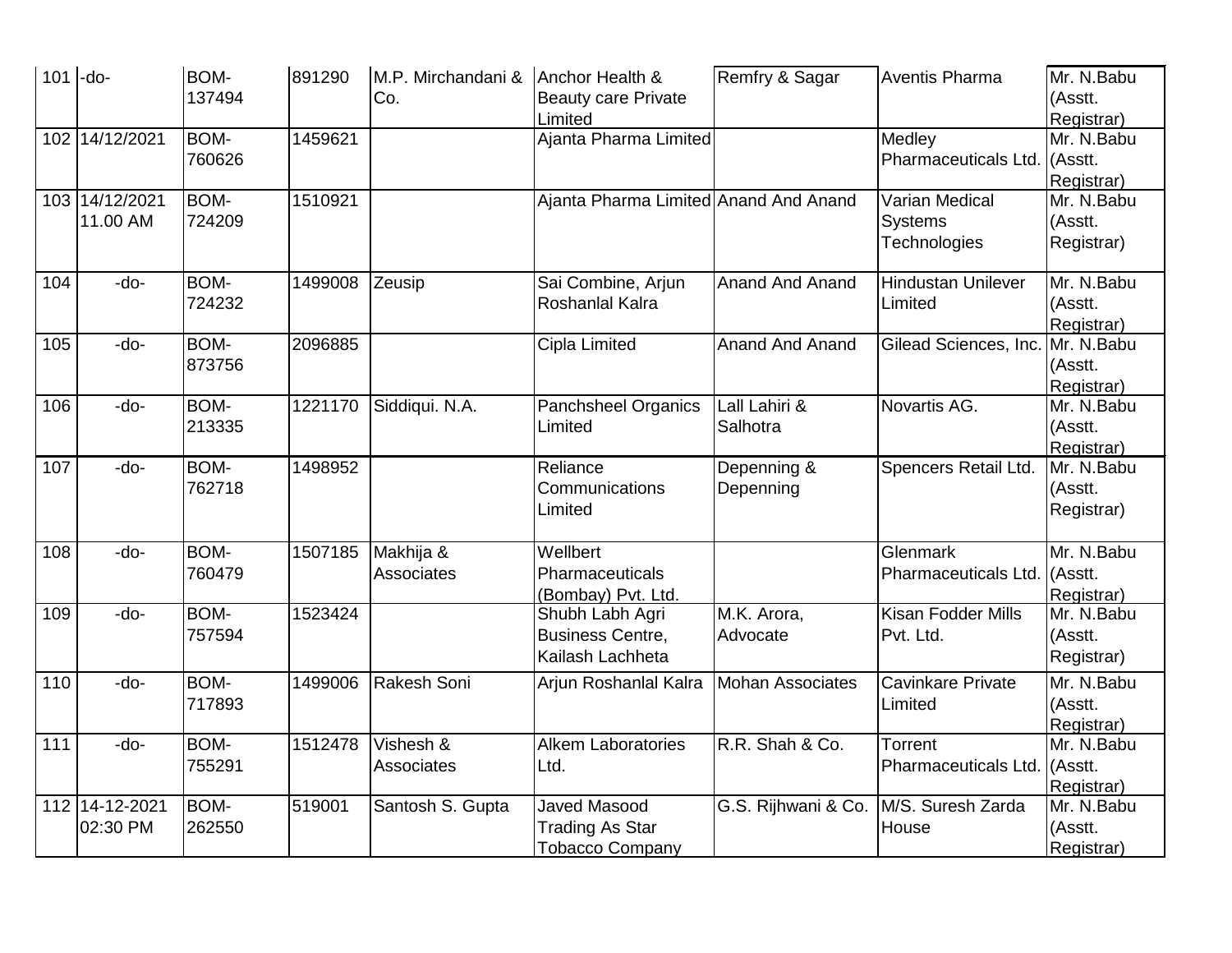|     | $113$ -do- | <b>BOM-</b> |         | 1097474   R.K. Dewan & Co. | Omni - Protech Drugs                   |                           | Glenmark                   | Mr. N.Babu |
|-----|------------|-------------|---------|----------------------------|----------------------------------------|---------------------------|----------------------------|------------|
|     |            | 230862      |         |                            | <b>Private Limited</b>                 |                           | Pharmaceuticals Ltd.       | . (Asstt.  |
|     |            |             |         |                            |                                        |                           |                            | Registrar) |
| 114 | 15/12/2021 | <b>BOM-</b> | 1523779 |                            | Meena Bazaar, Meena Rao & Rao          |                           | Meena Bazaar               | Mr. N.Babu |
|     | 11.00 AM   | 758253      |         |                            | R. Gada                                |                           |                            | (Asstt.    |
|     |            |             |         |                            |                                        |                           |                            | Registrar) |
| 115 | -do-       | BOM-        | 1506468 |                            | Sigma Combustion                       | C.J. Associates           | <b>Uma Electricals</b>     | Mr. N.Babu |
|     |            | 758399      |         |                            | Technologies Pvt. Ltd.                 |                           |                            | (Asstt.    |
|     |            |             |         |                            |                                        |                           |                            | Registrar) |
| 116 | -do-       | BOM-        | 1506720 |                            | Cipla Limited                          | <b>Fidus Law</b>          | Glaxo Group Limited        | Mr. N.Babu |
|     |            | 730304      |         |                            |                                        | Chambers                  |                            | (Asstt.    |
|     |            |             |         |                            |                                        |                           |                            | Registrar) |
| 117 | -do-       | BOM-        | 1506960 |                            | Servo Shield, Kiriti A.                | <b>INTTL Advocare</b>     | <b>Indian Oil</b>          | Mr. N.Babu |
|     |            | 758414      |         |                            | Doshi                                  |                           | <b>Corporation Limited</b> | (Asstt.    |
|     |            |             |         |                            |                                        |                           |                            | Registrar) |
| 118 | -do-       | <b>BOM-</b> | 1523252 | R.K. Deawn & Co.           | Brothrs Exporters,                     | <b>Anand And Anand</b>    | Ford Motor Co.             | Mr. N.Babu |
|     |            | 756597      |         |                            | Kunjhabdulla                           |                           |                            | (Asstt.    |
|     |            |             |         |                            | Kunhiparambath                         |                           |                            | Registrar) |
| 119 | -do-       | BOM-        | 1512537 | R.K. Deawn & Co.           | <b>Richfield Fertilisers</b>           | Parkar & Parkar Co.       | <b>Trade Corporation</b>   | Mr. N.Babu |
|     |            | 811427      |         |                            | Pvt. Limited                           | <b>LLP</b>                | International S.A.         | (Asstt.    |
|     |            |             |         |                            |                                        |                           |                            | Registrar) |
| 120 | -do-       | BOM-        | 1511916 |                            | Orion Media Pvt. Ltd.                  | Prathiba M Singh,         | Dish TV India Ltd.         | Mr. N.Babu |
|     |            | 730154      |         |                            |                                        | Advocate                  |                            | (Asstt.    |
|     |            |             |         |                            |                                        |                           |                            | Registrar) |
| 121 | -do-       | <b>BOM-</b> | 1499145 |                            | Macleods                               | <b>Trademark Juris</b>    | Bestochem                  | Mr. N.Babu |
|     |            | 793906      |         |                            | Pharmaceuticals Ltd.                   |                           | Formulations (I) Ltd.      | (Asstt.    |
|     |            |             |         |                            |                                        |                           |                            | Registrar) |
| 122 | -do-       | BOM-        | 1509088 |                            | Primal Foods (India)                   | Y.J. Trivedi & Co.        | Nirma Chemical             | Mr. N.Babu |
|     |            | 762745      |         |                            | <b>Private Limited</b>                 |                           | Works Pvt. Ltd.            | (Asstt.    |
|     |            |             |         |                            |                                        |                           |                            | Registrar) |
| 123 | -do-       | BOM-        | 1509948 | M.P. Mirchandani &         | Dadu Gudakhu                           | <b>Delhi Registration</b> | <b>Vikas Gudakhu</b>       | Mr. N.Babu |
|     |            | 766981      |         | Co.                        | Factory                                | <b>Services</b>           | Factory                    | (Asstt.    |
|     |            |             |         |                            |                                        |                           |                            | Registrar) |
| 124 | 16/12/2021 | BOM-        | 1507584 |                            | Erica Nirmaya Ethicals Lall Lahiri And |                           | Novartis AG,               | Mr. N.Babu |
|     | 11.00 AM   | 762298      |         |                            | Pvt. Ltd.                              | Salhotra                  |                            | (Asstt.    |
|     |            |             |         |                            |                                        |                           |                            | Registrar) |
| 125 | -do-       | BOM-        | 1514833 |                            | <b>Reliance Retail</b>                 | <b>Anand And Anand</b>    | Mars Incorporated          | Mr. N.Babu |
|     |            | 758915      |         |                            | Limited                                |                           |                            | (Asstt.    |
|     |            |             |         |                            |                                        |                           |                            | Registrar) |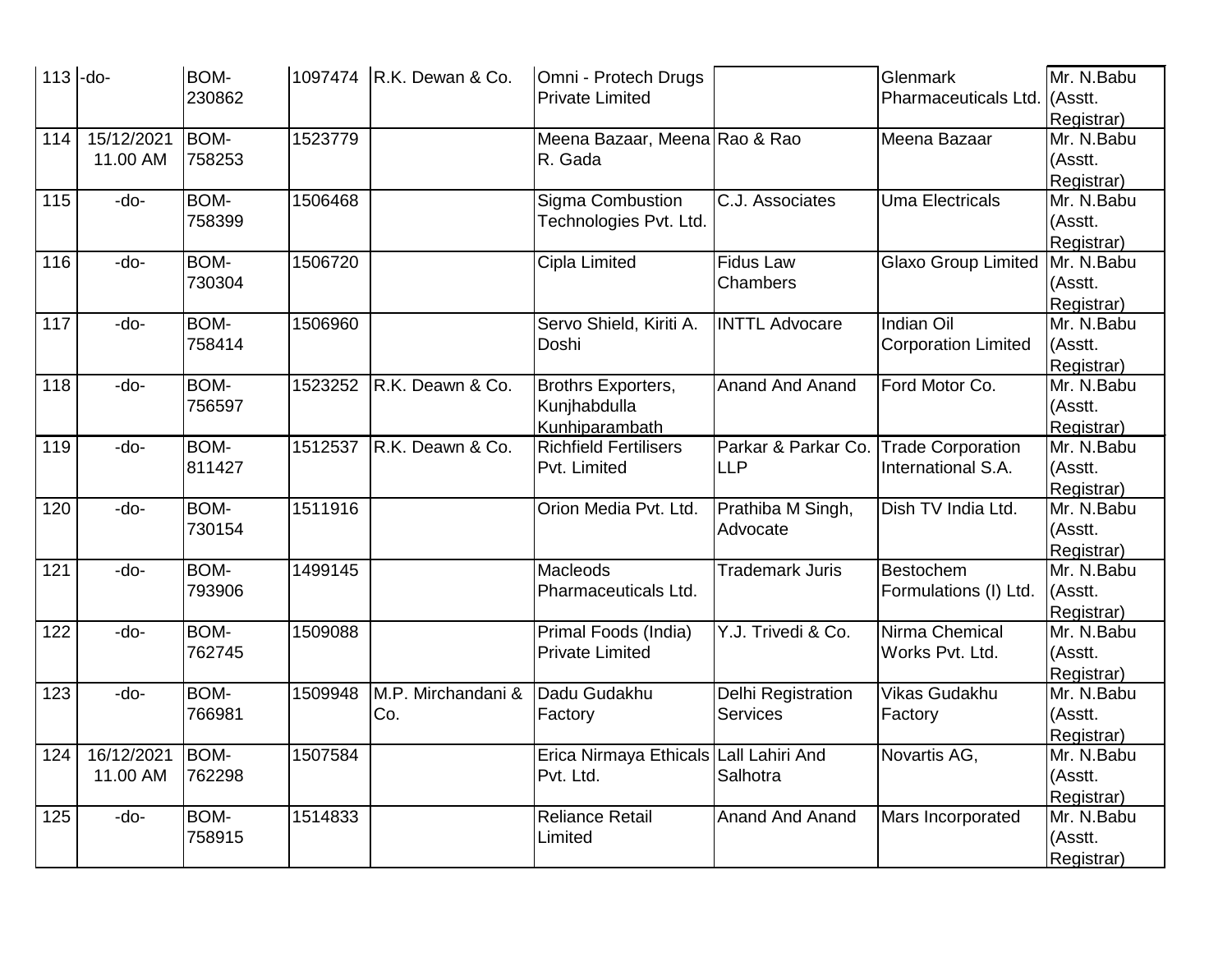| 126 | -do-       | <b>BOM-</b> | 1507847 |                            | <b>Macleods</b>                                           | R.R. Shah & Co.           | Torrent                        | Mr. N.Babu |
|-----|------------|-------------|---------|----------------------------|-----------------------------------------------------------|---------------------------|--------------------------------|------------|
|     |            | 751675      |         |                            | Pharmaceuticals Ltd.                                      |                           | Pharmaceuticals Ltd.           | Asstt.     |
|     |            |             |         |                            |                                                           |                           |                                | Registrar) |
| 127 | -do-       | BOM-        | 1507384 | Arjun T. Bhagat &          | Mayavi Khandelwal                                         | $\overline{IP}$ Gurus     | Pak Gida Uretim Ve             | Mr. N.Babu |
|     |            | 756624      |         | Co.                        |                                                           |                           | Pazarlama Anonim               | (Asstt.    |
|     |            |             |         |                            |                                                           |                           | Sirketi                        | Registrar) |
| 128 | -do-       | BOM-        | 1522481 | <b>Anand And Anand</b>     | <b>Hindustan Lever</b>                                    |                           | <b>Naturence Research</b>      | Mr. N.Babu |
|     |            | 755326      |         |                            | Limited                                                   |                           | Labs P. Ltd.                   | (Asstt.    |
|     |            |             |         |                            |                                                           |                           |                                | Registrar) |
| 129 | -do-       | <b>BOM-</b> | 1521996 |                            | Vibha Acharya                                             | <b>Loyal Registration</b> | Lotus Herbals Ltd.             | Mr. N.Babu |
|     |            | 755155      |         |                            |                                                           | <b>Services</b>           |                                | (Asstt.    |
|     |            |             |         |                            |                                                           |                           |                                | Registrar) |
| 130 | -do-       | <b>BOM-</b> | 1517826 |                            | Kiran V. Talekar                                          | Y.J. Trivedi & Co.        | Sanskruti                      | Mr. N.Babu |
|     |            | 761215      |         |                            |                                                           |                           |                                | (Asstt.    |
|     |            |             |         |                            |                                                           |                           |                                | Registrar) |
| 131 | -do-       | BOM-        | 1516240 | Vishesh &                  | Glenmark                                                  | Chadha & Chadha           | Solvay S A                     | Mr. N.Babu |
|     |            | 734130      |         | Associates                 | Pharmaceuticals Ltd.                                      |                           |                                | (Asstt.    |
|     |            |             |         |                            |                                                           |                           |                                | Registrar) |
| 132 | -do-       | <b>BOM-</b> | 1514181 |                            | Agrawal tea Supply                                        | A.G. Mahajan & Co.        | Agrawal Tea Supply             | Mr. N.Babu |
|     |            | 754890      |         |                            | Co.                                                       |                           | Co.                            | (Asstt.    |
|     |            |             |         |                            |                                                           |                           |                                | Registrar) |
| 133 | -do-       | BOM-        | 1514181 |                            | Agrawal tea Supply                                        | Delhi Registration        | <b>AFP Manufacturin</b>        | Mr. N.Babu |
|     |            | 755124      |         |                            | Co.                                                       | <b>Services</b>           | Co. Pvt. Ltd.                  | (Asstt.    |
|     |            |             |         |                            |                                                           |                           |                                | Registrar) |
| 134 | 20-12-2021 | BOM-        | 1911356 | <b>Krislaw Consultants</b> | <b>Prestige Electronics</b>                               | <b>Mohan Associates</b>   | <b>TTK Prestige Ltd.</b>       | Mr. N.Babu |
|     |            | 820728      |         |                            |                                                           |                           |                                | (Asstt.    |
|     |            |             |         |                            |                                                           |                           |                                | Registrar) |
| 135 | 20-12-2021 | BOM-        | 1622935 |                            | M/S. Adonis                                               | <b>Lall And Sethi</b>     | FD Management                  | Mr. N.Babu |
|     | 11:00 AM   | 742872      |         |                            | Laboratories Pvt. Ltd.                                    |                           | INC.                           | (Asstt.    |
|     |            |             |         |                            |                                                           |                           |                                | Registrar) |
| 136 | -do-       | <b>BOM-</b> | 1522784 | Hiral C. Joshi             | Sahara India                                              | Delhi Registration        | D.M. Foods Products Mr. N.Babu |            |
|     |            | 772536      |         |                            | Commercial                                                | <b>Services</b>           |                                | (Asstt.    |
|     |            |             |         |                            | <b>Corporation Limited</b>                                |                           |                                | Registrar) |
| 137 | -do-       | BOM-        | 1445710 | Mehta & Mehta              | Punjab Chemicals And Grover & Associates Five Star Health |                           |                                | Mr. N.Babu |
|     |            | 761294      |         |                            | <b>Crop Protection</b>                                    |                           | Care Pvt. Ltd.                 | (Asstt.    |
|     |            |             |         |                            | Limited                                                   |                           |                                | Registrar) |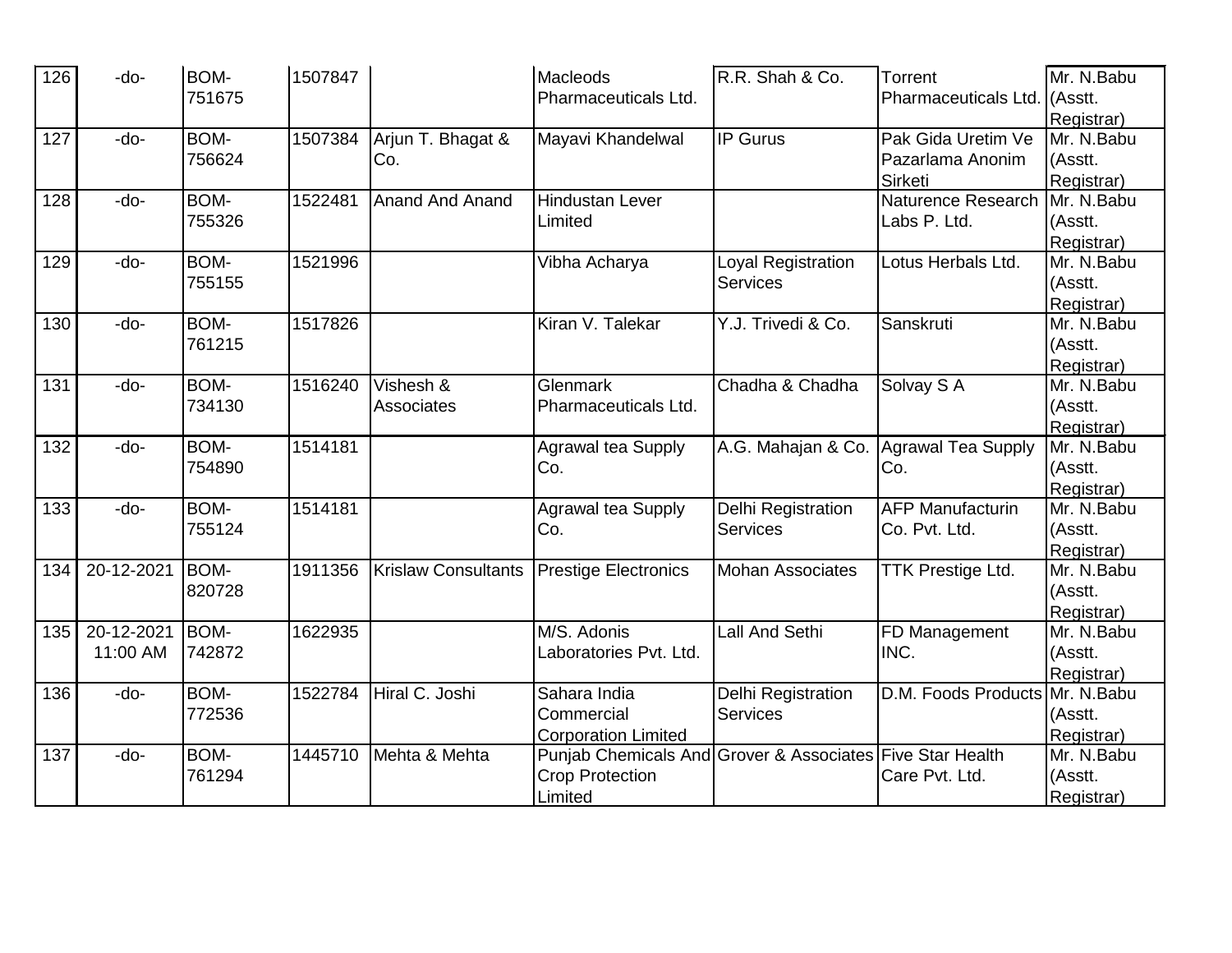| 138 | -do-                       | <b>BOM-</b><br>733646 | 1449426 | Jehangir Gulabbhai<br>& Bilimoria &<br>Daruwalla | Charagh Din, Arjan H.<br>Daswani           | Ashoka Trade<br>Marks Co.        | Mirza International<br>Ltd.           | Mr. N.Babu<br>(Asstt.<br>Registrar) |
|-----|----------------------------|-----------------------|---------|--------------------------------------------------|--------------------------------------------|----------------------------------|---------------------------------------|-------------------------------------|
| 139 | -do-                       | <b>BOM-</b><br>724213 | 1514164 |                                                  | Priya Products,<br>Poonam V. Parmar        | Ashoka Trade<br>Marks Co.        | Polki Garments                        | Mr. N.Babu<br>(Asstt.<br>Registrar) |
| 140 | -do-                       | <b>BOM-</b><br>813204 | 1512755 | M.J. Chawla                                      | Mahesh Co, Roshan<br>Kamlesh Talreja       |                                  | <b>BIAS</b>                           | Mr. N.Babu<br>(Asstt.<br>Registrar) |
| 141 | -do-                       | BOM-<br>751759        | 1450969 |                                                  | <b>Reliance Industries</b><br>Limited      | Madamser & Co.                   | Avon Cycles Limited                   | Mr. N.Babu<br>(Asstt.<br>Registrar) |
| 142 | -do-                       | <b>BOM-</b><br>724192 | 1444740 | Khaitan & Co.                                    | <b>Burckhardt</b><br><b>Compression AG</b> | A. Shunglu & Co.                 | <b>IMC LITD</b>                       | Mr. N.Babu<br>(Asstt.<br>Registrar) |
| 143 | -do-                       | BOM-<br>724028        | 1447146 |                                                  | PD Fashion Pvt. Ltd.                       | C.J. Associates                  | <b>Anchal Collection</b><br>Pvt. Ltd. | Mr. N.Babu<br>(Asstt.<br>Registrar) |
|     | 144 21/12/2021<br>11.00 AM | BOM-<br>724050        | 1446007 |                                                  | <b>Classic Diamonds</b><br>(India) Ltd.    | D.P. Ahuja & Co.                 | Tabacalera Brands<br><b>Inc</b>       | Mr. N.Babu<br>(Asstt.<br>Registrar) |
| 145 | -do-                       | <b>BOM-</b><br>724051 | 1452045 | Ram Parkash<br>Kumar & Co.                       | Siyaram Silk Mills Ltd.                    | D.P. Ahuja & Co.                 | Merck & Co Inc.                       | Mr. N.Babu<br>(Asstt.<br>Registrar) |
| 146 | -do-                       | <b>BOM-</b><br>728732 | 1504992 | M.P. Mirchandani &<br>Co.                        | Blue Foods Pvt. Ltd.                       | Sushant M. Singh &<br>Associates | Giani Ice Cream                       | Mr. N.Babu<br>(Asstt.<br>Registrar) |
| 147 | -do-                       | <b>BOM-</b><br>728733 | 1504994 | M.P. Mirchandani &<br>Co.                        | Blue Foods Pvt. Ltd.                       | Sushant M. Singh &<br>Associates | Giani Ice Cream                       | Mr. N.Babu<br>(Asstt.<br>Registrar) |
| 148 | -do-                       | BOM-<br>747955        | 1424697 |                                                  | <b>Biostadt India Limited</b>              | Usha A.<br>Chandrasekhar         | <b>Excel Crop Care</b><br>Limited     | Mr. N.Babu<br>(Asstt.<br>Registrar) |
| 149 | -do-                       | BOM-<br>751737        | 1450992 |                                                  | <b>Reliance Industries</b><br>Limited      | Madamser & Co.                   | <b>Avon Cycles Limited</b>            | Mr. N.Babu<br>(Asstt.<br>Registrar) |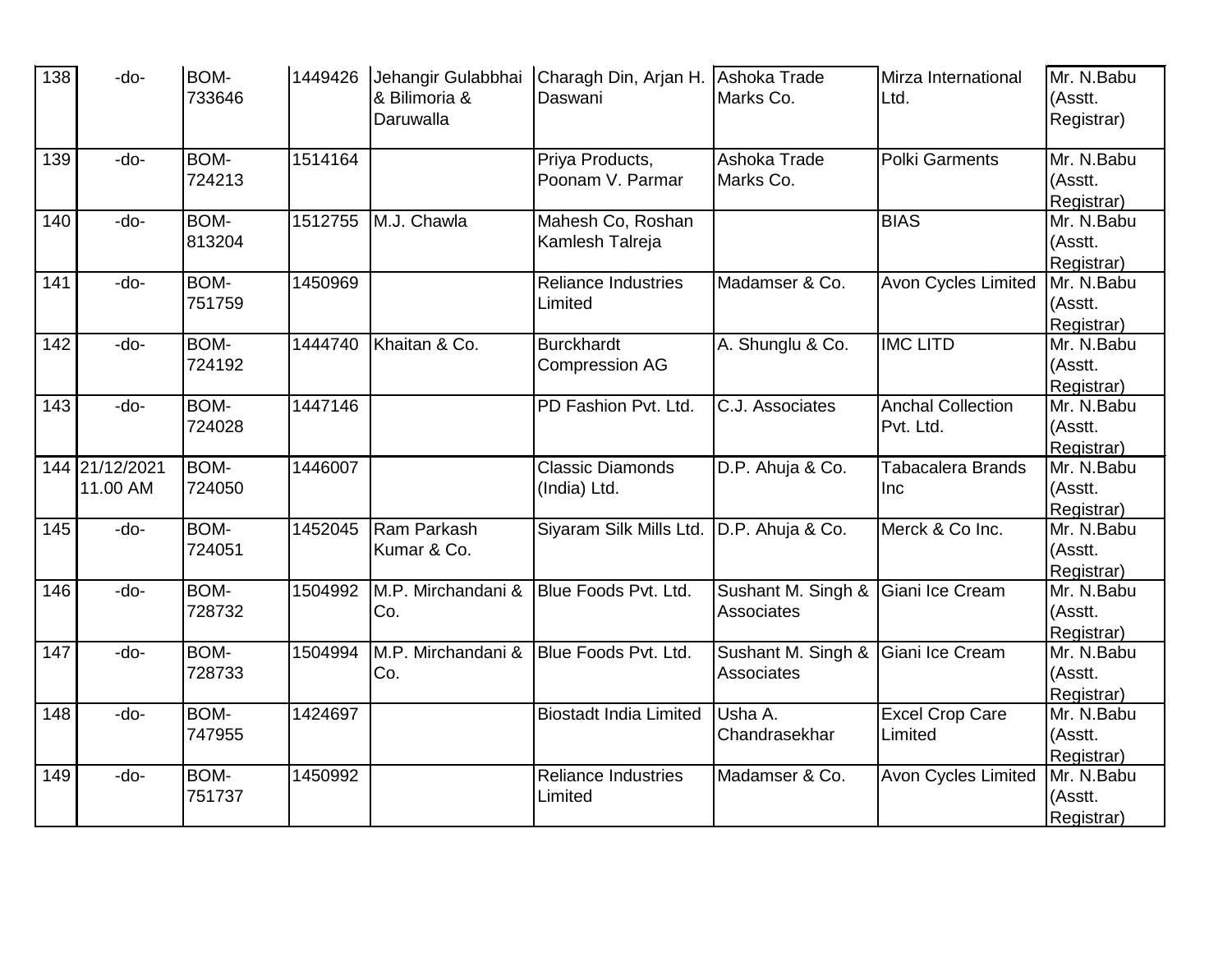| 150 | -do-           | <b>BOM-</b> | 1450967 |                   | <b>Reliance Industries</b>      | Madamser & Co.         | Avon Cycles Limited          | Mr. N.Babu  |
|-----|----------------|-------------|---------|-------------------|---------------------------------|------------------------|------------------------------|-------------|
|     |                | 751738      |         |                   | Limited                         |                        |                              | (Asstt.     |
|     |                |             |         |                   |                                 |                        |                              | Registrar)  |
| 151 | -do-           | BOM-        | 1450973 |                   | <b>Reliance Industries</b>      | Madamser & Co.         | <b>Avon Cycles Limited</b>   | Mr. N.Babu  |
|     |                | 751746      |         |                   | Limited                         |                        |                              | (Asstt.     |
|     |                |             |         |                   |                                 |                        |                              | Registrar)  |
| 152 | -do-           | <b>BOM-</b> | 1450980 |                   | <b>Reliance Industries</b>      | Madamser & Co.         | <b>Avon Cycles Limited</b>   | Mr. N.Babu  |
|     |                | 751736      |         |                   | Limited                         |                        |                              | (Asstt.     |
|     |                |             |         |                   |                                 |                        |                              | Registrar)  |
| 153 | -do-           | BOM-        | 1449778 |                   | Biological E. Ltd               | <b>Anand And Anand</b> | <b>Novartis AG</b>           | Mr. N.Babu  |
|     |                | 747035      |         |                   |                                 |                        |                              | (Asstt.     |
|     |                |             |         |                   |                                 |                        |                              | Registrar)  |
|     | 154 22/12/2021 | <b>BOM-</b> | 1444739 | Khaitan & Co.     | <b>Burckhardt</b>               | A. Shunglu & Co.       | <b>IMC LITD</b>              | Mr. N.Babu  |
|     | 11.00 AM       | 724190      |         |                   | <b>Compression AG</b>           |                        |                              | (Asstt.     |
|     |                |             |         |                   |                                 |                        |                              | Registrar)  |
| 155 | -do-           | BOM-        | 1504991 | M.P. Mirchandani  | Blue Foods Pvt. Ltd.            | Sushant M. Singh &     | Giani Ice Cream              | Mr. N.Babu  |
|     |                | 728731      |         | Co.               |                                 | Associates             |                              | (Asstt.     |
|     |                |             |         |                   |                                 |                        |                              | Registrar)  |
| 156 | -do-           | BOM-        | 1618123 | Bharat Shah & Co. | <b>Universal Twin Labs</b>      | R.R. Shah & Co.        | Torrent                      | Mr. N.Babu  |
|     |                | 751673      |         |                   |                                 |                        | Pharmaceuticals Ltd. (Asstt. |             |
|     |                |             |         |                   |                                 |                        |                              | Registrar)  |
| 157 | -do-           | BOM-        | 720973  | Arjun T. Bhagat & | H.M. Electrodes, Smt.           | Tas & Co.              | Mahindra &                   | Mr. N.Babu  |
|     |                | 209592      |         | Co.               | Jasmine Amirali                 |                        | Mahindra Ltd.                | (Asstt.     |
|     |                |             |         |                   | Kanadia                         |                        |                              | Registrar)  |
| 158 | -do-           | BOM-        | 1500307 |                   | K.C. Foods, Sunil               | Lall & Sethi           | K.C. Confectionery           | Mr. N.Babu  |
|     |                | 754075      |         |                   | Kamalappa                       |                        | Ltd.                         | (Asstt.     |
|     |                |             |         |                   | Pattanshetti                    |                        |                              | Registrar)  |
| 159 | -do-           | BOM-        | 1618122 | Bharat Shah & Co. | <b>Universal Twin Labs</b>      | R.R. Shah & Co.        | Torrent                      | Mr. N.Babu  |
|     |                | 751674      |         |                   |                                 |                        | <b>Pharmaceuticals Ltd.</b>  | $ $ (Asstt. |
|     |                |             |         |                   |                                 |                        |                              | Registrar)  |
| 160 | -do-           | BOM-        | 1618097 | Rakesh Soni       | The Homex Chemicals P.K. Arora  |                        | <b>Rohtas Goel</b>           | Mr. N.Babu  |
|     |                | 739612      |         |                   | Works                           |                        |                              | (Asstt.     |
|     |                |             |         |                   |                                 |                        |                              | Registrar)  |
| 161 | -do-           | BOM-        | 2086259 | Chandrakant & Co. | Gurukripa Appliances,           | Gautam & Co.           | <b>Cello Plastic</b>         | Mr. N.Babu  |
|     |                | 826282      |         |                   | Suresh Kumar Ramina (Trade Mark |                        | <b>Industrial Works</b>      | (Asstt.     |
|     |                |             |         |                   |                                 | Attorney)              |                              | Registrar)  |
| 162 | -do-           | BOM-        | 2333413 |                   | <b>IATROS</b>                   | RNA, IP Attorneys      | <b>Novartis Consumer</b>     | Mr. N.Babu  |
|     |                | 807340      |         |                   | Pharmaceuticals Pvt.            |                        | Health S.A.                  | (Asstt.     |
|     |                |             |         |                   | <u>Ltd.</u>                     |                        |                              | Registrar)  |